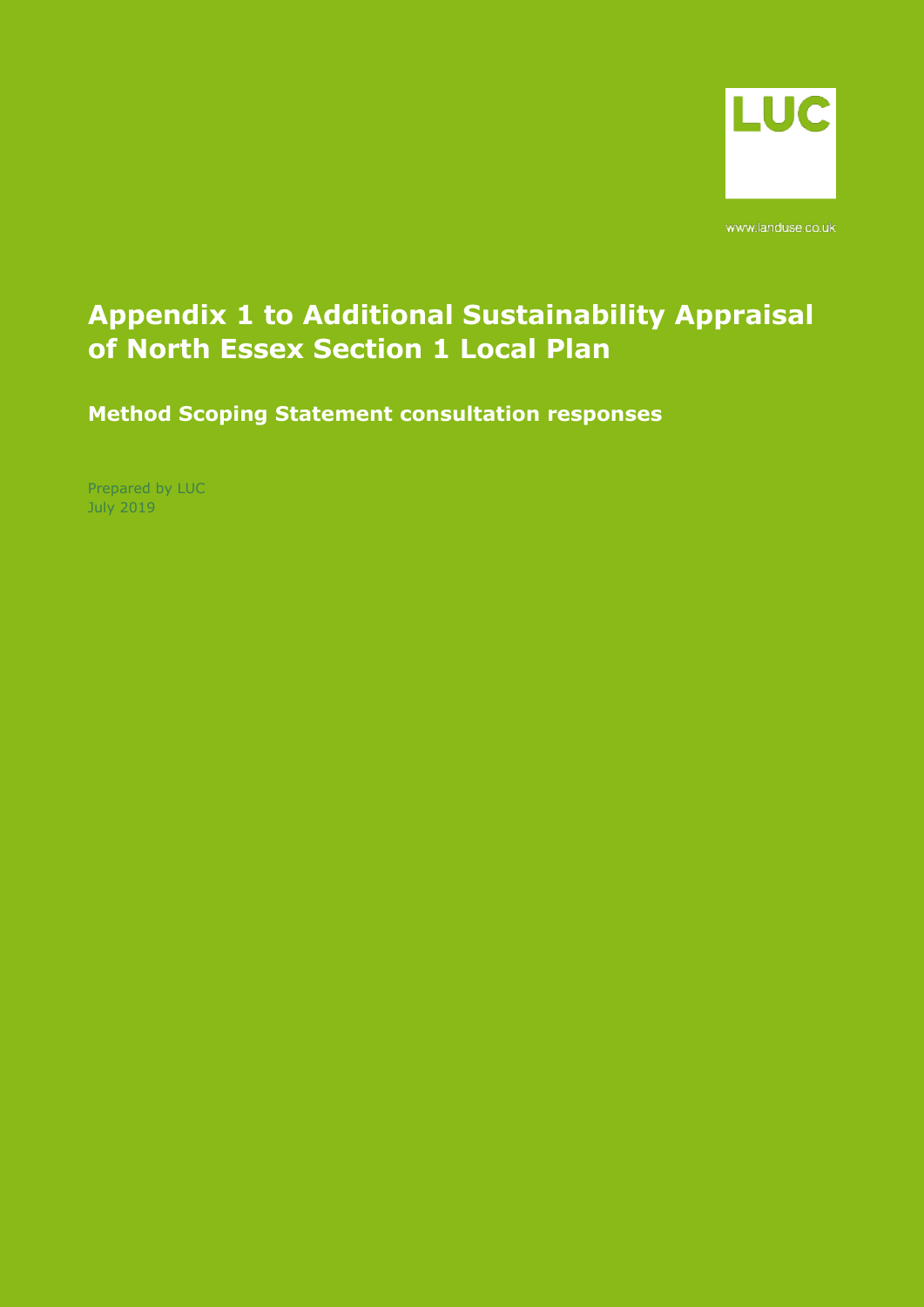### **Project Title**: North Essex Local Plan Section 1 Additional Sustainability Appraisal

**Client**: North Essex Authorities

| <b>Version</b> | <b>Date</b> | <b>Version Details</b> | <b>Prepared by</b> | <b>Checked by</b> | <b>Approved by</b> |
|----------------|-------------|------------------------|--------------------|-------------------|--------------------|
| 3.0            | 17/7/2019   | Final                  | Stuart Langer      | Jon Pearson       | Jeremy Owen        |
|                |             |                        | Jon Pearson        |                   |                    |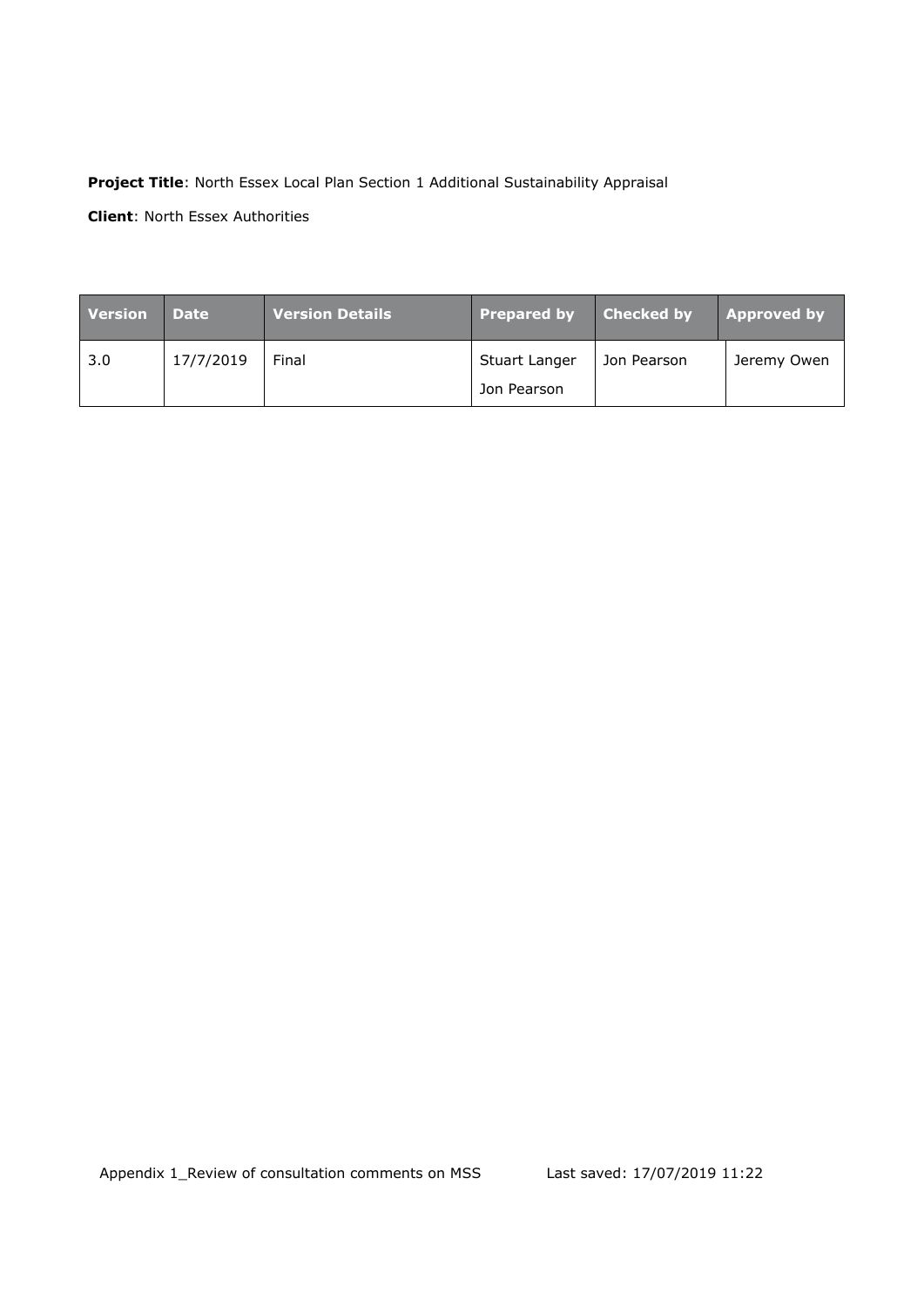

www.landuse.co.uk

# **Appendix 1 to Additional Sustainability Appraisal of North Essex Section 1 Local Plan**

Method Scoping Statement consultation responses

Prepared by LUC July 2019

Planning & EIA Design Landscape Planning Landscape Management Ecology GIS & Visualisation

LUC LONDON 43 Chalton Street London NW1 1JD T +44 (0)20 7383 5784 london@landuse.co.uk Offices also in: Bristol Edinburgh Glasgow Lancaster



Land Use Consultants Ltd Registered in England Registered number: 2549296 Registered Office: 43 Chalton Street London NW1 1JD LUC uses 100% recycled paper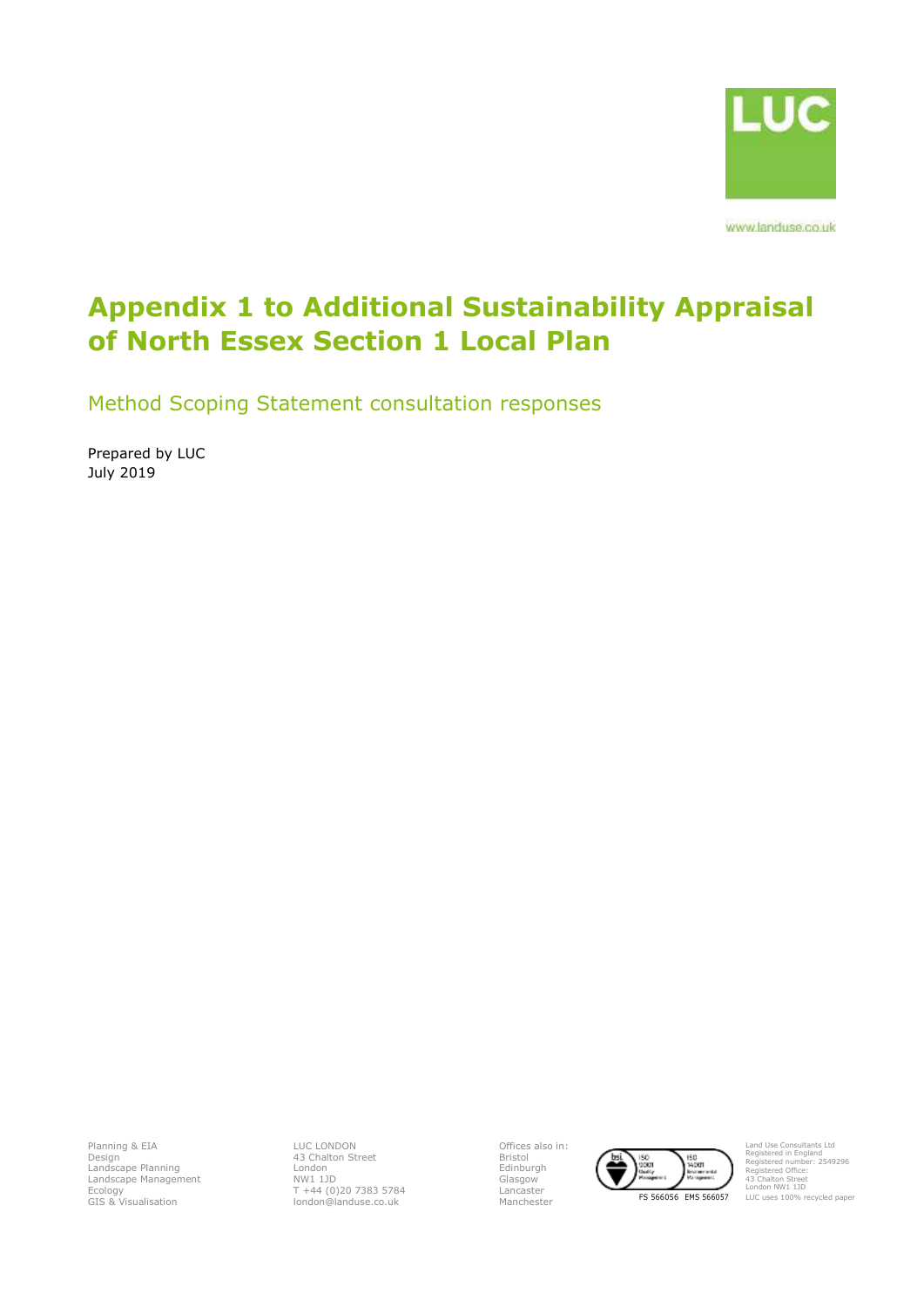# **Comments made in response to Method Scoping Statement Consultation**

1.1 The scope and methodology of the additional SA Work was set out in a Method Scoping Statement, which was reviewed by the Inspector and subsequently amended based on his advice<sup>1</sup>. This amended version of the Method Scoping Statement was subject to formal public consultation between 14 December 2018 and 1 February 2019. The comments raised during this public consultation are summarised in [Table 1.1.](#page-3-0) Where appropriate we have provided a response to each point raised.

#### <span id="page-3-0"></span>**Table 1.1: Consultation Comments and Responses**

| <b>Summary of Comment</b>                                                                                                                                                                                                    | <b>Response</b>                                                                                                                                                                                                                                        |
|------------------------------------------------------------------------------------------------------------------------------------------------------------------------------------------------------------------------------|--------------------------------------------------------------------------------------------------------------------------------------------------------------------------------------------------------------------------------------------------------|
| Will the Method Scoping Statement (MSS) be<br>amended following this consultation?                                                                                                                                           | The MSS will not be amended as it set out the<br>proposed methodology at the point at which it was<br>published. The final methodology utilised, and how<br>this takes account of the consultation responses is<br>set out in this SA Addendum Report. |
| It should be considered that as a result of the<br>additional SA, it is possible that the need for or<br>scope/role of the Section 1 Plan could change<br>considerably, and garden communities may no<br>longer be proposed. | The implications of the Additional SA Work and other<br>emerging evidence (e.g. on viability) for the Section<br>1 plan are a matter for the NEAs. Any changes<br>proposed to the plan will be subject to SA in due<br>course.                         |
| Section 2 SAs should be revised to ensure they<br>are consistent with the new SA.                                                                                                                                            | The implications of the Additional SA Work and other<br>emerging evidence (e.g. on viability) for the Section<br>2 plans are a matter for the NEAs.                                                                                                    |
| The inspector should be re-consulted after<br>having sight of all consultation responses.                                                                                                                                    | The Inspector has not indicated a desire to be re-<br>consulted following consultation on the Method<br>Scoping Statement. The NEAs are providing the<br>Inspector with monthly updates.                                                               |
| Several commenters raised concerns about<br>public consultation not being sufficient.                                                                                                                                        | Provision for consultation is set out in the MSS at<br>paragraphs 2.29 and 2.55. This Additional SA Report<br>will be subject to consultation in accordance with<br>statutory processes.                                                               |
| Results should be published for public<br>consultation at the end of Stage 1 and 2.                                                                                                                                          | This is not necessary, the final results are provided<br>in this Additional SA Report which will be consulted<br>upon in accordance with statutory requirements.                                                                                       |

-

<sup>1</sup> See Inspector's letters dated 21 November 2018 and 10 December 2018.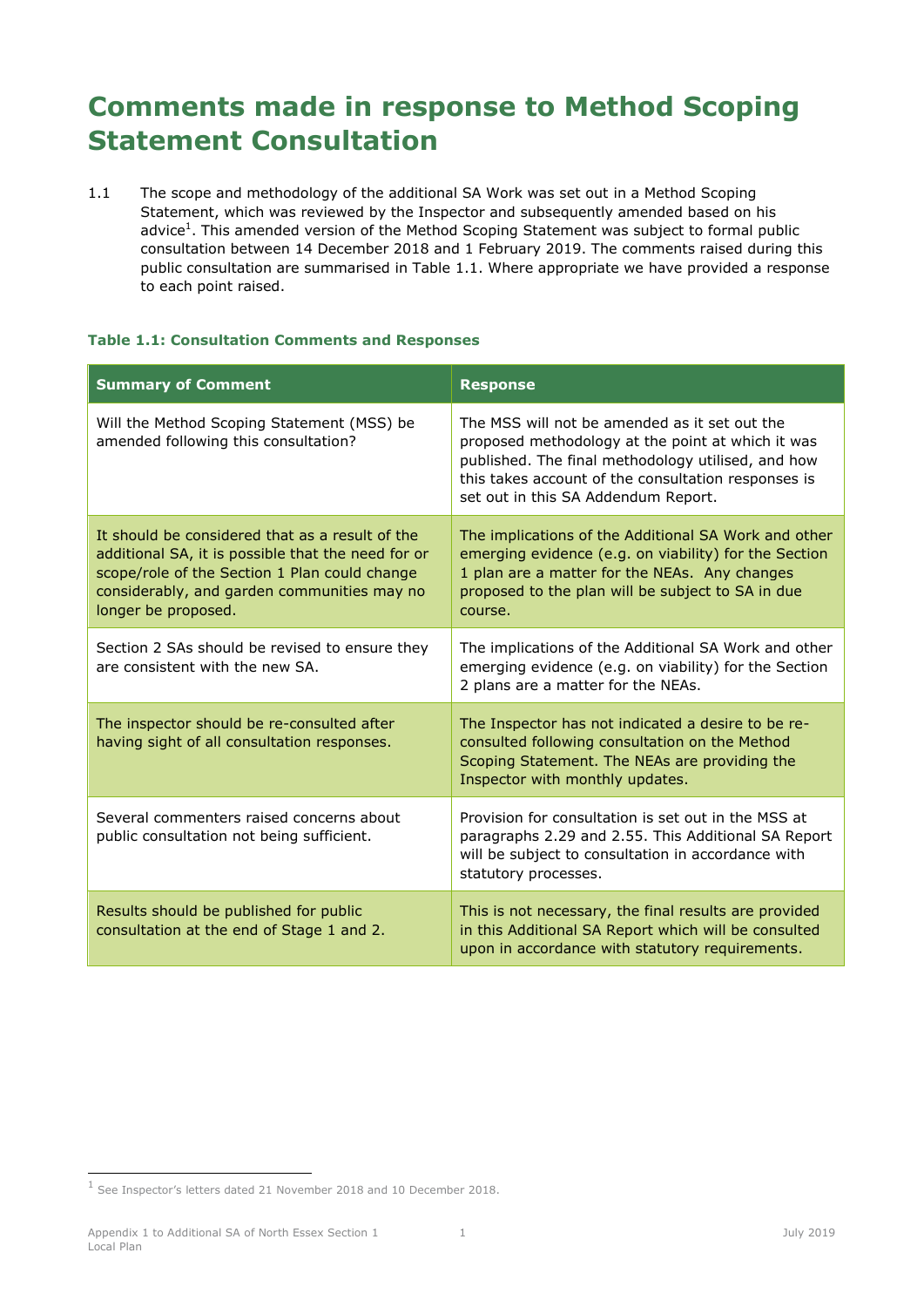| <b>Summary of Comment</b>                                                                                                                                                                                                                                                                                                                                                                                                                                                                                                                                                                                                                                                                                                                                                                                                                                                                                                                                                                                                                                                                                        | <b>Response</b>                                                                                                                                                                                                                                                                                                                                                                                                                                                                                                                                                                                                                                                                                                                                                                                                                                                                                                                                  |
|------------------------------------------------------------------------------------------------------------------------------------------------------------------------------------------------------------------------------------------------------------------------------------------------------------------------------------------------------------------------------------------------------------------------------------------------------------------------------------------------------------------------------------------------------------------------------------------------------------------------------------------------------------------------------------------------------------------------------------------------------------------------------------------------------------------------------------------------------------------------------------------------------------------------------------------------------------------------------------------------------------------------------------------------------------------------------------------------------------------|--------------------------------------------------------------------------------------------------------------------------------------------------------------------------------------------------------------------------------------------------------------------------------------------------------------------------------------------------------------------------------------------------------------------------------------------------------------------------------------------------------------------------------------------------------------------------------------------------------------------------------------------------------------------------------------------------------------------------------------------------------------------------------------------------------------------------------------------------------------------------------------------------------------------------------------------------|
| The concerns and requests raised by the<br>inspector are being ignored.                                                                                                                                                                                                                                                                                                                                                                                                                                                                                                                                                                                                                                                                                                                                                                                                                                                                                                                                                                                                                                          | Disagree - the methodology set out within the MSS<br>has been developed to address the concerns raised<br>by the Inspector. The inspector has been consulted<br>on the MSS and not raised any fundamental issues.<br>Since the consultation on the MSS and undertaking<br>the check and challenge workshop the SA<br>methodology has been amended to include more<br>detailed stage 1c assessments. This amendment is<br>considered to be in line with the Inspector's<br>requests, and to address the concerns he has raised.                                                                                                                                                                                                                                                                                                                                                                                                                   |
| The proposals will be biased towards strategic<br>solutions rather than proportionate growth. Non-<br>strategic proportionate growth should be<br>assessed.                                                                                                                                                                                                                                                                                                                                                                                                                                                                                                                                                                                                                                                                                                                                                                                                                                                                                                                                                      | The MSS sets out that proportionate growth will be<br>tested in Task 8. The spatial strategy alternatives<br>tested in Stage 2 of the SA (see task 9 of the MSS)<br>includes 'proportionate growth' in order to take<br>account of the Inspector's recommendations in his<br>letter of 8th June 2018. No bias is made towards one<br>spatial strategy over another.                                                                                                                                                                                                                                                                                                                                                                                                                                                                                                                                                                              |
| The proposed spatial strategy by Ted Gittins<br>should be appraised                                                                                                                                                                                                                                                                                                                                                                                                                                                                                                                                                                                                                                                                                                                                                                                                                                                                                                                                                                                                                                              | As set out under Task 8 of the MSS, the Additional<br>SA Work considers spatial strategies as advised by<br>the NEAs. The Spatial Strategy Options Paper, which<br>sets out the rationale and justification of the spatial<br>strategies assessed, is included as an appendix to<br>the Additional SA Report.                                                                                                                                                                                                                                                                                                                                                                                                                                                                                                                                                                                                                                    |
| The SA unjustifiably constrains the assessment<br>of reasonable alternatives in that it refers only to<br>sites of 2,000+ capacity; smaller sites could<br>provide reasonable alternative growth locations<br>(e.g. Brook Green, Tiptree, Wivenhoe, and<br>Witham). This limits assessment of, and<br>consultation upon, reasonable alternatives,<br>including dispersed development. Sites of 100+<br>dwellings should be assessed. The additional SA<br>work must assess all types/sizes of development<br>that could contribute to the housing<br>requirement. There are several sites which were<br>assessed and discounted under the process of<br>preparing the Section 2 plans, on the basis that<br>some of the housing need would be met by new<br>Garden Communities. These should be<br>considered as they constitute reasonable<br>alternative options to the Garden Communities.<br>The SA should assess the number and location of<br>sufficient dwellings for the full housing need for<br>the plan area, rather than only 7500 dwellings<br>as the Section 2 sites have not been found<br>sound. | Paragraph 2.24 of the MSS sets out the criteria used<br>to select the strategic sites assessed within the<br>Additional SA Work.<br>2,000 dwellings or more is considered an appropriate<br>scale of site option to consider within a strategic<br>Local Plan document, as explained in the MSS.<br>Smaller site options are more appropriately<br>considered through the Section 2 plans. In line with<br>the Inspector's recommendations, Stage 2 of the SA<br>also appraises a proportionate growth spatial<br>strategy option, which considers the likely significant<br>effects of a more dispersed pattern of growth.<br>The Inspector has not indicated a need to revisit the<br>submitted, Section 2 plans. While it is accepted that<br>the Additional SA Work and other new evidence may<br>indicate the need for changes to the Section 2 plans,<br>should this occur, those changes would be subject to<br>further SA in due course. |
| Different site capacities should be tested at<br>Stage 1b.                                                                                                                                                                                                                                                                                                                                                                                                                                                                                                                                                                                                                                                                                                                                                                                                                                                                                                                                                                                                                                                       | Different scales of development at each strategic site<br>are considered in detail in the Stage 1c assessments.                                                                                                                                                                                                                                                                                                                                                                                                                                                                                                                                                                                                                                                                                                                                                                                                                                  |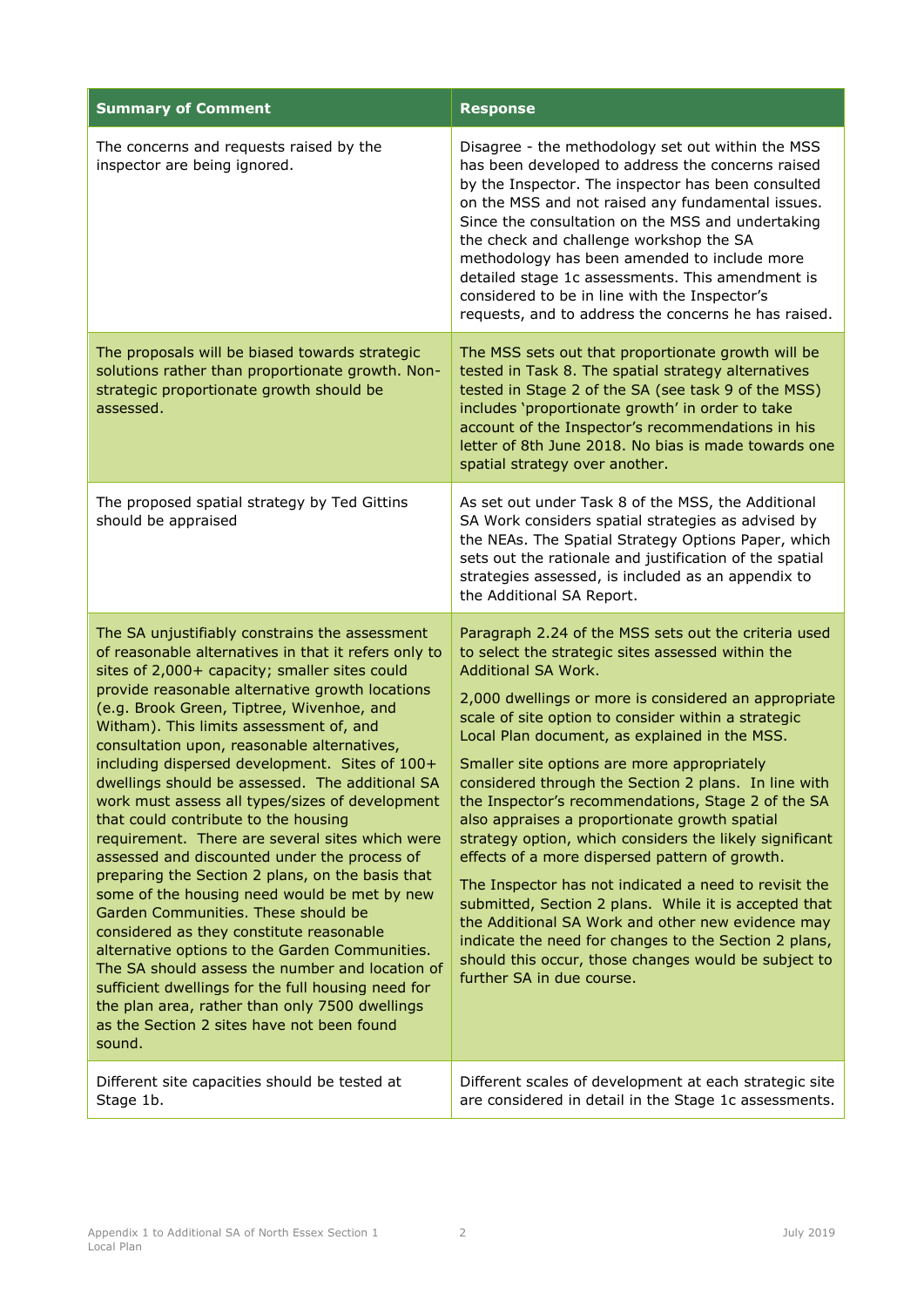| <b>Summary of Comment</b>                                                                                                                                                                                                                                                                                                                                                                                                                | <b>Response</b>                                                                                                                                                                                                                                                                                                                                                                                                                                                                                                                                                                                                                                                                    |
|------------------------------------------------------------------------------------------------------------------------------------------------------------------------------------------------------------------------------------------------------------------------------------------------------------------------------------------------------------------------------------------------------------------------------------------|------------------------------------------------------------------------------------------------------------------------------------------------------------------------------------------------------------------------------------------------------------------------------------------------------------------------------------------------------------------------------------------------------------------------------------------------------------------------------------------------------------------------------------------------------------------------------------------------------------------------------------------------------------------------------------|
| Strategic sites should be tested at 5,000<br>dwelling capacity, the new settlement threshold<br>argued by the NEAs and agreed by the<br>Inspector.                                                                                                                                                                                                                                                                                       | The NEAs have contacted the site promoters, who<br>have commented on the site information forms,<br>these set out the different capacity options for each<br>site which would be. The strategic sites have been<br>appraised on this basis, which is felt to be more<br>appropriate than blanket testing each site at 5,000<br>dwellings.                                                                                                                                                                                                                                                                                                                                          |
| Concerned that SA method defers some of the<br>considerations in paragraph 122 of the<br>Inspector's letter to Stage 2.                                                                                                                                                                                                                                                                                                                  | LUC believes that the method utilised by the SA is<br>appropriate.<br>The Inspector's letter of 21 November 2018 to the<br>NEAs commenting on their proposals for taking the<br>Section 1 Local Plan Examination forward does not<br>raise any concerns about the division of tasks<br>between Stages 1 and 2 of the SA.                                                                                                                                                                                                                                                                                                                                                           |
| Several comments from site promoters set out<br>that the boundary of their site was incorrect.                                                                                                                                                                                                                                                                                                                                           | Subsequent to the MSSS consultation, site<br>boundaries were confirmed with promoters via the<br>site information forms.                                                                                                                                                                                                                                                                                                                                                                                                                                                                                                                                                           |
| Liaison has not occurred with all site promoters,<br>therefore paragraph 2.18 of the MSS is<br>inaccurate. Lightwood should be able to explain<br>their proposals to NEAs / LUC to ensure they are<br>fully understood, as per the 8th June Inspectors<br>Letter para 126. Furthermore, LUC should accept<br>a full suite of documents on each proposal and<br>be briefed on them, including future business<br>space occupier/employer. | LUC believes that the engagement undertaken with<br>site promoters and statutory organisations is<br>appropriate, reasonable and in accordance with the<br>requirements of the SEA Regulations and Inspector's<br>letter on the 8 <sup>th</sup> of June.<br>To summarise, engagement with site promoters has<br>included / will include:<br>Formal consultation on method scoping<br>statement (MSS);<br>Face-to-face drop-in sessions to explain the<br>MSS;<br>Invitation to the check and challenge<br>workshop;<br>Opportunity to amend site information forms<br>setting out details of their proposals;<br>Formal consultation on the Additional SA<br>Report (this report). |
| The additional SA work should be suspended<br>until viability, transport infrastructure and<br>employment opportunities studies have been<br>undertaken and published.                                                                                                                                                                                                                                                                   | In order to ensure timely delivery of the SA report<br>and resumption of the examination, the SA has been<br>undertaken using draft findings of such evidence<br>where it was available, and findings were updated<br>following the receipt of more up to date and<br>eventually the final versions of such reports.                                                                                                                                                                                                                                                                                                                                                               |
| A suitable traffic modelling exercise and rapid<br>transit plan to be included in assessment<br>(analysis of current capacity and impact of<br>proposals on the transport network is needed).                                                                                                                                                                                                                                            | Available evidence on key capacity constraints in the<br>strategic transport network has been considered in<br>Stage 1c and Stage 2 of the Additional SA.                                                                                                                                                                                                                                                                                                                                                                                                                                                                                                                          |
| It is not clear as to why Monks Wood is being<br>assessed at 2,000 as this has not been<br>promoted.                                                                                                                                                                                                                                                                                                                                     | Sites are being assessed at various sizes as<br>requested by the Inspector in his letter of 8 June<br>2018.                                                                                                                                                                                                                                                                                                                                                                                                                                                                                                                                                                        |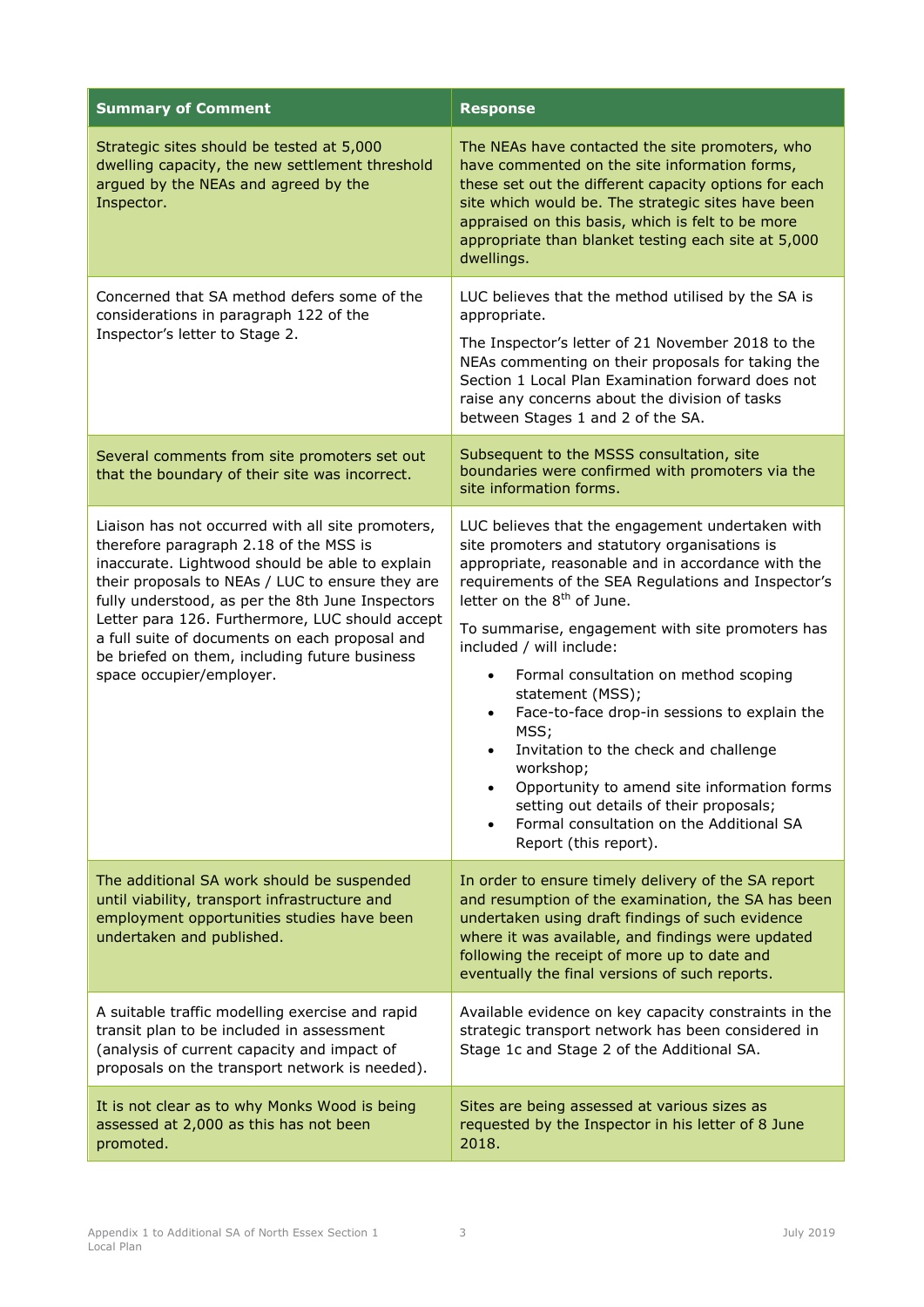| <b>Summary of Comment</b>                                                                                                                                                                                                                                                           | <b>Response</b>                                                                                                                                                                                                                                                                                                                                                                                                                         |
|-------------------------------------------------------------------------------------------------------------------------------------------------------------------------------------------------------------------------------------------------------------------------------------|-----------------------------------------------------------------------------------------------------------------------------------------------------------------------------------------------------------------------------------------------------------------------------------------------------------------------------------------------------------------------------------------------------------------------------------------|
| A means of assessing viability at different stages<br>of development is needed.<br>In particular, the proposed garden communities<br>must be demonstrated as being viable in<br>accordance with the Inspector's letter of 8 <sup>th</sup> June<br>2018.                             | The Additional SA Work takes into account<br>information regarding viability / deliverability of site<br>options including requisite mitigation as advised by<br>the NEAs, as set out in the MSS in paragraph 2.45.                                                                                                                                                                                                                     |
|                                                                                                                                                                                                                                                                                     | This information has been provided within site<br>information forms, which were prepared by the NEAs<br>in accordance with correspondence with the<br>promoters of each site.                                                                                                                                                                                                                                                           |
|                                                                                                                                                                                                                                                                                     | In addition, the North Essex Local Plan (Strategic)<br>Section 1 Viability Assessment Update Report by<br>Hyas Associates (June 2019) provides further<br>evidence in relation to the sites coded NEAGC1,<br>NEAGC2 & NEAGC3 (the three garden communities<br>proposed in the submitted Section 1 Local Plan).                                                                                                                          |
| The NEAs need to assess the likelihood and<br>timing of key infrastructure items (rapid transit<br>system; upgraded A120; diverted and widened<br>A12 between Kelvedon and Copford) being<br>funded and the SA should assess each spatial<br>strategy with and without these items. | The Additional SA Work takes into account<br>information regarding viability / deliverability of site<br>options including requisite mitigation as advised by<br>the NEAs, as set out in the MSS in paragraph 2.45.                                                                                                                                                                                                                     |
|                                                                                                                                                                                                                                                                                     | This information has been provided within site<br>information forms, which were prepared by the NEAs<br>in accordance with correspondence with the<br>promoters of each site.                                                                                                                                                                                                                                                           |
|                                                                                                                                                                                                                                                                                     | In addition, the North Essex Local Plan (Strategic)<br>Section 1 Viability Assessment Update Report by<br>Hyas Associates (June 2019) provides further<br>evidence in relation to the sites coded NEAGC1,<br>NEAGC2 & NEAGC3 (the three garden communities<br>proposed in the submitted Section 1 Local Plan).                                                                                                                          |
| Omission of employment land means the SA fails<br>to assess the economic pillar of sustainability.<br>This also fails to address the Inspector's<br>concerns.                                                                                                                       | The submitted Section 1 and 2 plans in combination<br>set out employment allocations. The Inspector has<br>not raised concern in relation to the SA of<br>employment sites and therefore there is no<br>requirement for the additional SA Work to assess<br>these. Where employment is proposed within sites,<br>this has been taken account of in the Stage 1c site<br>assessment and assessments of spatial strategy<br>alternatives. |
| All settlement promoters should demonstrate<br>minimum land value as in contract.                                                                                                                                                                                                   | All strategic site promoters were asked by the NEAs<br>to confirm that the site can viably deliver policy<br>compliant sustainable development and all necessary<br>environmental mitigation, whilst also achieving a<br>benchmark land value in accordance with national<br>planning policy and guidance, at the dwelling<br>capacities being considered by the SA. Account is<br>taken of this information in appraising the sites.   |
| Deliverability of all sites should be taken into<br>account                                                                                                                                                                                                                         | The Additional SA Work takes into account<br>information regarding viability / deliverability of site<br>options including requisite mitigation as advised by<br>the NEAs, as set out in the MSS in paragraph 2.45.                                                                                                                                                                                                                     |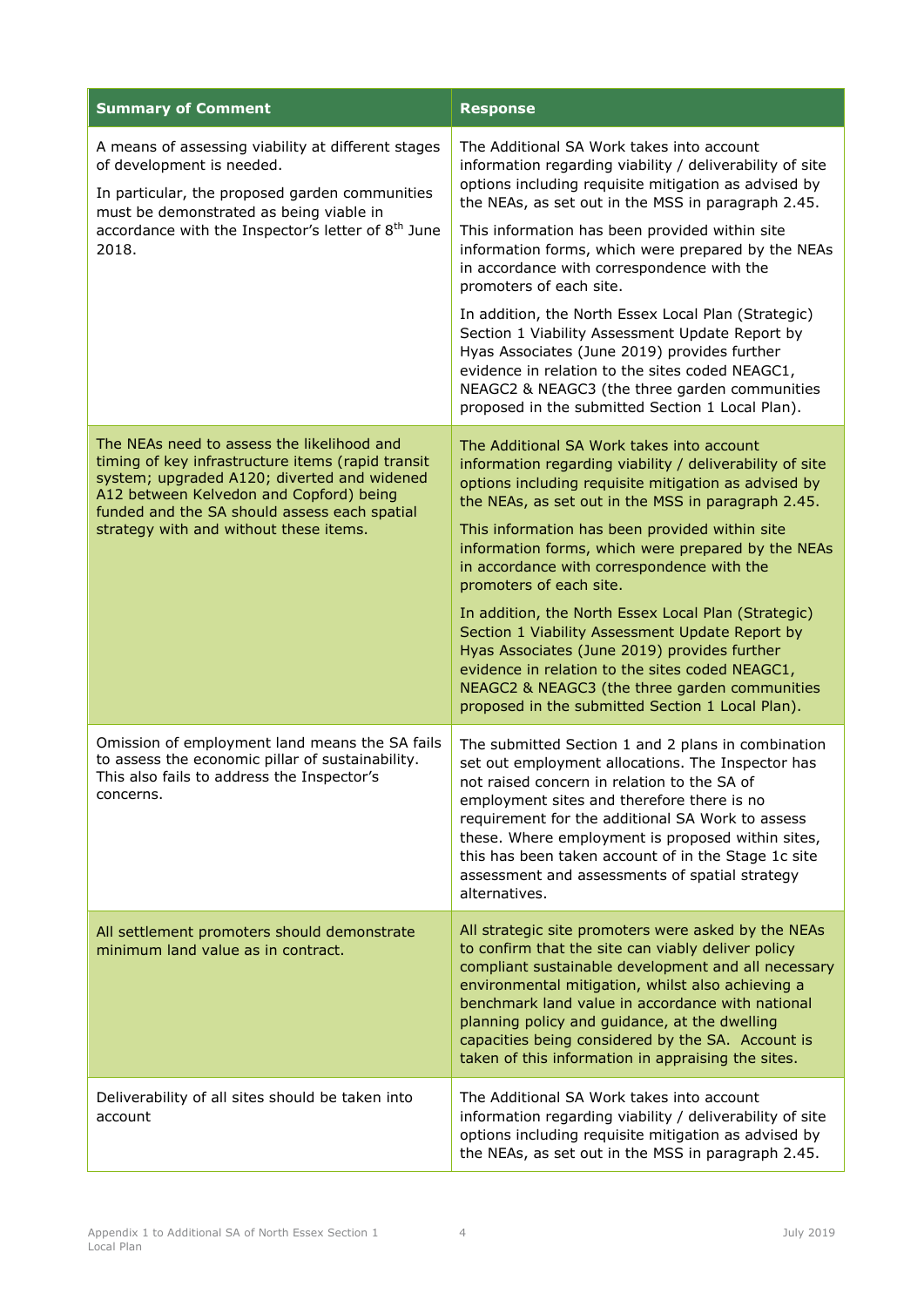| <b>Summary of Comment</b>                                                                                                                                                                                                                                                 | <b>Response</b>                                                                                                                                                                                                                                                                                                                                                                                                                                                                                                                                                                                                                                                                                                                                                                                                                                                                                                                                                                                                                                                                                                           |  |
|---------------------------------------------------------------------------------------------------------------------------------------------------------------------------------------------------------------------------------------------------------------------------|---------------------------------------------------------------------------------------------------------------------------------------------------------------------------------------------------------------------------------------------------------------------------------------------------------------------------------------------------------------------------------------------------------------------------------------------------------------------------------------------------------------------------------------------------------------------------------------------------------------------------------------------------------------------------------------------------------------------------------------------------------------------------------------------------------------------------------------------------------------------------------------------------------------------------------------------------------------------------------------------------------------------------------------------------------------------------------------------------------------------------|--|
| The deliverability of development on the CAUSE<br>sites should be investigated.                                                                                                                                                                                           | The Additional SA Work takes into account<br>information regarding viability / deliverability of site<br>options including requisite mitigation as advised by<br>the NEAs, as set out in the MSS in paragraph 2.45.                                                                                                                                                                                                                                                                                                                                                                                                                                                                                                                                                                                                                                                                                                                                                                                                                                                                                                       |  |
|                                                                                                                                                                                                                                                                           | This information has been provided within site<br>information forms, which were prepared by the NEAs<br>in accordance with correspondence with the<br>promoters of each site, including CAUSE.                                                                                                                                                                                                                                                                                                                                                                                                                                                                                                                                                                                                                                                                                                                                                                                                                                                                                                                            |  |
| Rapid Transit Service should not be assumed<br>from the commencement of the development.                                                                                                                                                                                  | RTS is considered in the spatial strategies review,<br>which is described under task 9 of the MSS.                                                                                                                                                                                                                                                                                                                                                                                                                                                                                                                                                                                                                                                                                                                                                                                                                                                                                                                                                                                                                        |  |
| It is not clear if the scope for mitigation is a<br>matter of the LUC 'system' or a matter for the<br>NEAs to decide. Stage 1 of the assessment<br>methodology should assume some mitigation for<br>environmental criteria, as it does for the<br>accessibility criteria. | In terms of appraisal criteria relating to access to<br>services and facilities, Stage 1b of the appraisal<br>applies consistent, high level assumptions (see para.<br>2.37 of Method Scoping Statement) about likely new<br>provision which would serve to mitigate otherwise<br>negative effects. This was subsequently appraised in<br>more detail at Stage 1c, in accordance with the site<br>assessment assumptions and framework.<br>In terms of appraisal criteria relating to<br>environmental harm, a potential for harm is<br>identified where 5% or more of a site falls within the<br>relevant zone of influence for environmental effects,<br>recognising that it is likely to be possible to avoid<br>significant effects when a smaller proportion of a site<br>falls within a zone of influence. Where relevant, the<br>SA recognises that environmental harm is uncertain<br>and will depend on the layout and design of specific<br>proposals that come forward. This was subsequently<br>appraised in more detail at Stage 1c, in accordance<br>with the site assessment assumptions and<br>framework. |  |
| Comments that various strategic sites should not<br>be included on the basis that infrastructure<br>'cannot cope'.                                                                                                                                                        | The Additional SA Work takes into account<br>information regarding viability / deliverability of site<br>options including requisite mitigation as advised by<br>the NEAs, as set out in the MSS in paragraph 2.45.<br>This information has been provided within site<br>information forms, which were prepared by the NEAs<br>in accordance with correspondence with the<br>promoters of each site.                                                                                                                                                                                                                                                                                                                                                                                                                                                                                                                                                                                                                                                                                                                      |  |
| It is wrong to use the sub-heading 'non-garden<br>community options' as all sites could be<br>developed in accordance with garden community<br>principles, so long as they are big enough,<br>options should be called 'new settlement<br>alternatives'.                  | It is agreed that this terminology is misleading, but<br>was intended in part to help readers differentiate<br>between the submitted garden community proposals<br>and the alternative sites.<br>Consistent assumptions have been applied to all<br>strategic sites regardless of their different site codes.<br>The assumptions which all strategic sites are                                                                                                                                                                                                                                                                                                                                                                                                                                                                                                                                                                                                                                                                                                                                                            |  |
|                                                                                                                                                                                                                                                                           | consistently assessed against are set out in the<br>Additional SA report.                                                                                                                                                                                                                                                                                                                                                                                                                                                                                                                                                                                                                                                                                                                                                                                                                                                                                                                                                                                                                                                 |  |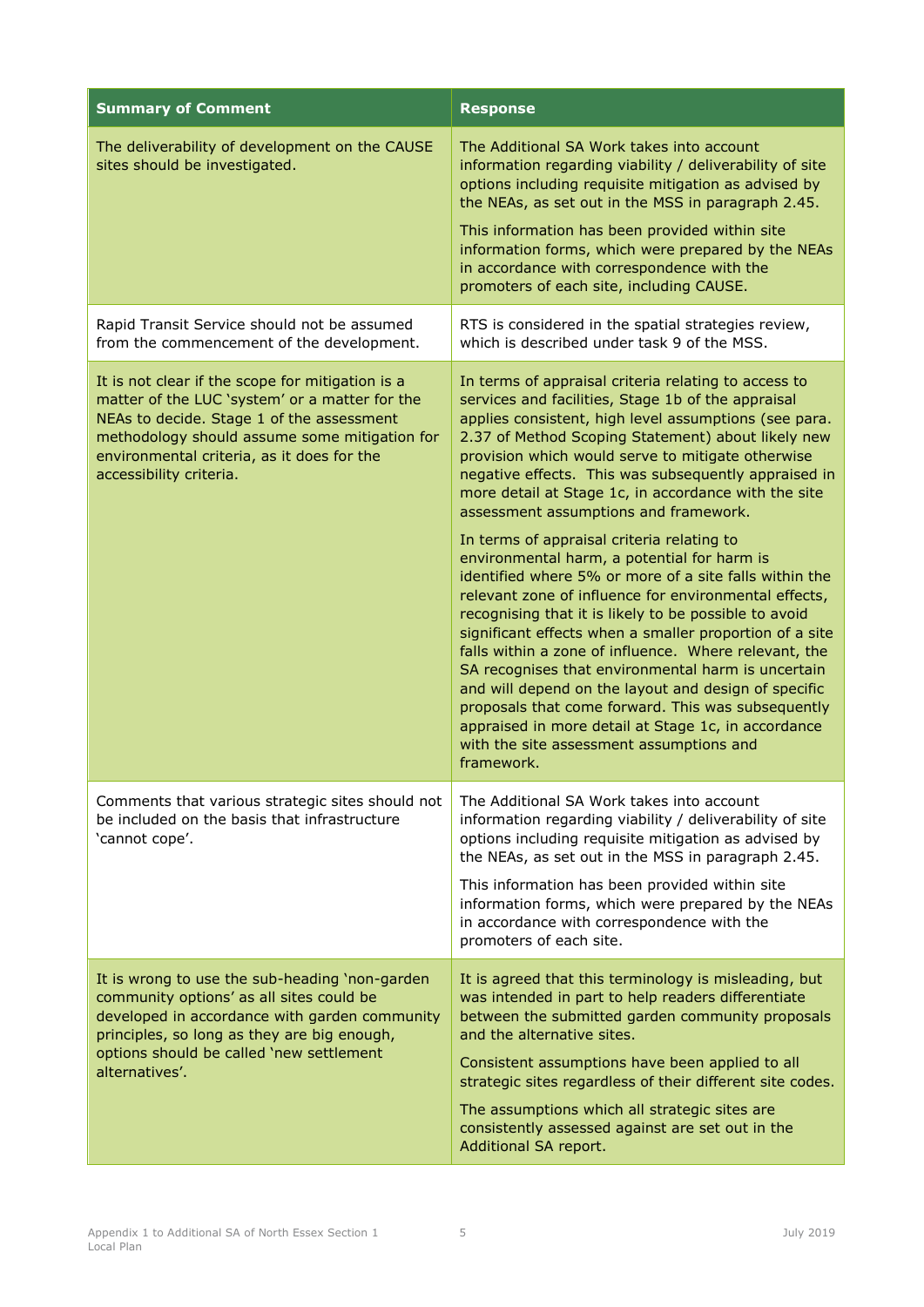| <b>Summary of Comment</b>                                                                                      | <b>Response</b>                                                                                                                                                                                                                                                                                                                                                                                                                                                                                                                                                                                                                                                                |
|----------------------------------------------------------------------------------------------------------------|--------------------------------------------------------------------------------------------------------------------------------------------------------------------------------------------------------------------------------------------------------------------------------------------------------------------------------------------------------------------------------------------------------------------------------------------------------------------------------------------------------------------------------------------------------------------------------------------------------------------------------------------------------------------------------|
| NEAGC1 is annotated as ALTGC1 on figures 2.1-<br>2.3 in the MSS.                                               | Sites ALTGC1 and NEAGC1 occupied the same<br>boundary, however, as set out in table 2.2 of the<br>MSS, were to be tested at different site capacity.<br>Subsequent to the MSS being published, option<br>ALTGC1 was integrated into NEAGC1, as a different<br>site capacity.<br>The overlapping boundary was the reason why the                                                                                                                                                                                                                                                                                                                                                |
|                                                                                                                | ALTGC1 annotation covered the NEAGC1 annotation<br>on the figures in the MSS.                                                                                                                                                                                                                                                                                                                                                                                                                                                                                                                                                                                                  |
| All sites must be appraised consistently.                                                                      | Consistent assumptions have been applied to all<br>strategic sites regardless of their different site codes.<br>The assumptions which all strategic sites are<br>consistently assessed against are set out in this<br>report.                                                                                                                                                                                                                                                                                                                                                                                                                                                  |
| The assessment lacks consideration of<br>community cohesion.                                                   | Community Cohesion is considered as part of SA<br>Objective 1. Paras 2.34 and 2.49 of the MSS<br>together set out this will be considered in the Stage<br>2 assessment.<br>Subsequent to consultation on the Method Scoping<br>Statement, an additional, more detailed 'Stage 1c'<br>assessment has been added to the methodology<br>which considers the effects of strategic site<br>alternatives in relation to all SA objectives.                                                                                                                                                                                                                                           |
| SA objective 2 should be scoped in at Stage 1b.                                                                | Subsequent to consultation on the Method Scoping<br>Statement, an additional, more detailed 'Stage 1c'<br>assessment has been added to the methodology<br>which considers the effects of strategic site<br>alternatives in relation to all SA objectives.                                                                                                                                                                                                                                                                                                                                                                                                                      |
| The MSS is unclear as to how assessments will<br>take account of cross-border sites.                           | Although not clear within the consultation comment,<br>'cross-border sites' are considered to be those which<br>extend outside of the NEA boundary, rather than<br>those which cross the district boundaries of the three<br>NEAs.<br>The SA of site options spanning the NEA boundary<br>will assess the development that would be provided<br>for by the Section 1 plan, i.e. that development<br>falling within the NEA plan area but the supporting<br>narrative will recognise the potential for cumulative<br>effects with strategic development provided by other<br>plans, particularly where that development would be<br>contiguous with sites in the NEA plan area. |
| Disagree with the SA assumption that no<br>strategic sites will provide new primary health<br>care facilities. | Subsequent to consultation on the Method Scoping<br>Statement, a threshold for provision of new primary<br>healthcare facilities has been defined in consultation<br>with North Essex and Mid Essex CCGs.                                                                                                                                                                                                                                                                                                                                                                                                                                                                      |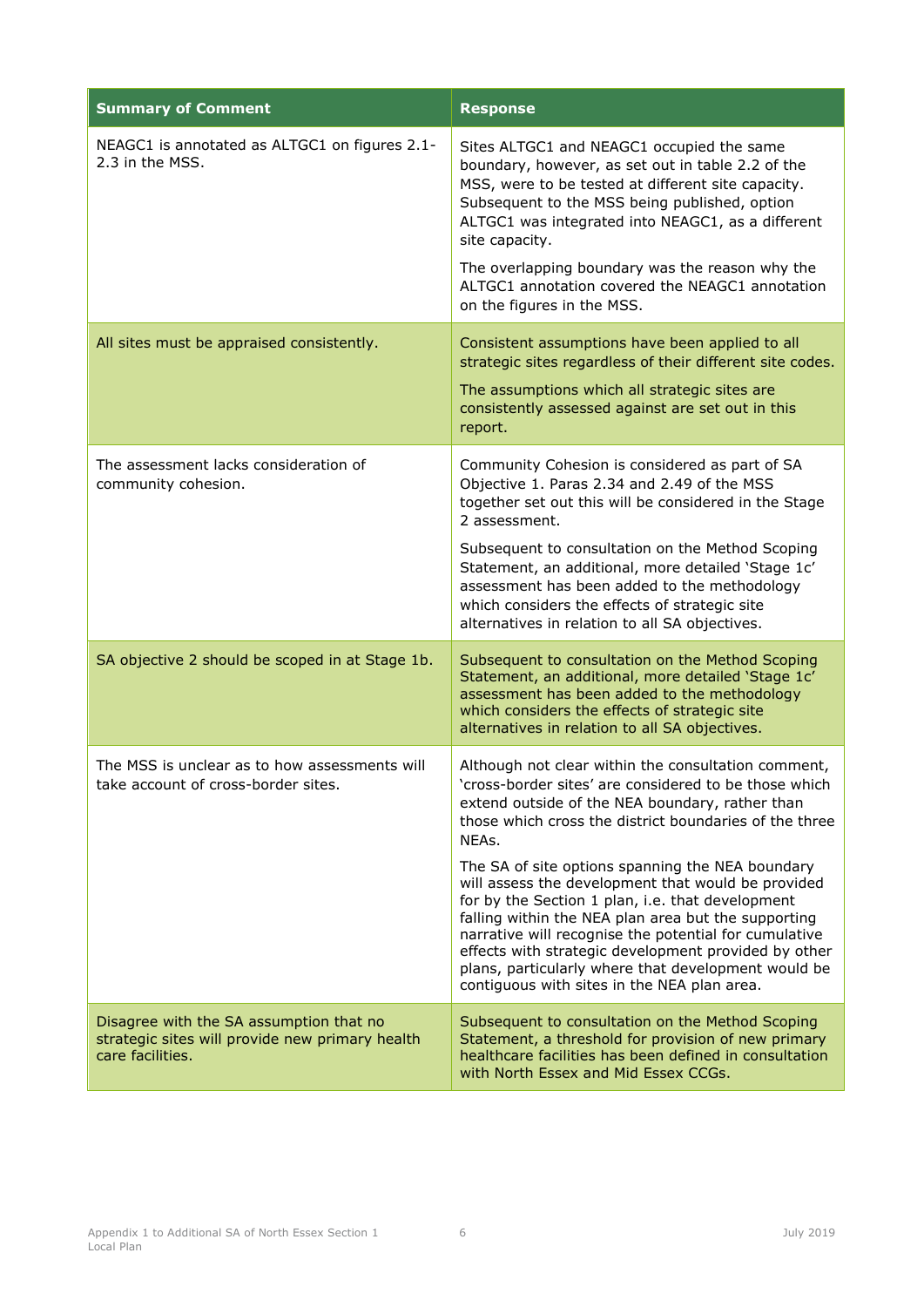| <b>Summary of Comment</b>                                                                                                                                                                                                                            | <b>Response</b>                                                                                                                                                                                                                                                                                                                                                                                                                                                                                                             |
|------------------------------------------------------------------------------------------------------------------------------------------------------------------------------------------------------------------------------------------------------|-----------------------------------------------------------------------------------------------------------------------------------------------------------------------------------------------------------------------------------------------------------------------------------------------------------------------------------------------------------------------------------------------------------------------------------------------------------------------------------------------------------------------------|
| Representatives of North Essex Garden<br>Communities Itd (NEGC) were present at the<br>inception meeting, this should be reported in the<br>MSS in task 1.                                                                                           | NEGC attended the inception meeting. As recorded<br>in the meeting minutes, LUC made it clear at the<br>meeting that NEGC's only role in the context of the<br>SA should be to provide evidence to the NEAs and<br>that LUC would communicate only with the NEAs and<br>not with NEGC directly in order to ensure objectivity.                                                                                                                                                                                              |
| Table 2.2 is confusing - all alternative options<br>within the Garden Community sites should be<br>set out beneath them.                                                                                                                             | Suggestion on presentation noted.                                                                                                                                                                                                                                                                                                                                                                                                                                                                                           |
| The scoring system for Stage 1a should be set<br>out in the MSS.                                                                                                                                                                                     | This Additional SA Report sets out the appraisal<br>framework used at Stages 1a, 1b and 1c.                                                                                                                                                                                                                                                                                                                                                                                                                                 |
| Scope of other evidence bases needs to be<br>clarified.                                                                                                                                                                                              | This Additional SA Report sets out all of the evidence<br>base documents which the Additional SA utilises.                                                                                                                                                                                                                                                                                                                                                                                                                  |
| ALTGC4 and ALTGC5 have been included in the<br>assessment but never promoted as separate<br>sites, although they overlap the NEAGC2. It is<br>incorrect to assume these parcels could come<br>forward unless as part of a wider garden<br>community. | Following the MSS consultation these two sites have<br>been merged and the boundary revised. This was<br>assessed as ALTGC4.                                                                                                                                                                                                                                                                                                                                                                                                |
| Suggest their own parcels of land based on a<br>phased approach.                                                                                                                                                                                     |                                                                                                                                                                                                                                                                                                                                                                                                                                                                                                                             |
| Need for legal opinion on whether SA complies<br>with Environmental Assessment of Plans and<br>Programmes Regulations 2004.                                                                                                                          | The NEAs Legal Support Team have reviewed this<br>report. They consider it meets statutory<br>requirements, and is suitable for public release.                                                                                                                                                                                                                                                                                                                                                                             |
| Footnote 10 refers to 2018 NPPF rather than<br>2012 version.                                                                                                                                                                                         | Noted.                                                                                                                                                                                                                                                                                                                                                                                                                                                                                                                      |
| Distinction should be drawn between negative<br>effects and significant negative effects in Stage<br>1a.                                                                                                                                             | Subsequent to consultation on the Method Scoping<br>Statement, an additional, more detailed 'Stage 1c'<br>was added which appraises the significance of effects<br>in relation to all SA objectives.                                                                                                                                                                                                                                                                                                                        |
| Proximity to a railway station or bus stop is a<br>crude measure, this should consider the<br>frequency of service and capacity of<br>infrastructure.                                                                                                | It is considered that the frequency of bus services is<br>too fluid to be considered in the SA and is likely to<br>change in response to increased demand. The Stage<br>1c site appraisals note the frequency and capacity of<br>rail services, where relevant.                                                                                                                                                                                                                                                             |
| Stage 1 of the assessment is less detailed / well<br>informed than the SA work undertaken<br>previously, and it will therefore be difficult to<br>form a contrary view.                                                                              | The Inspector's concerns with the previous SA work<br>are not related to the level of detail but to its<br>objectivity, the clarity of description of alternatives,<br>and the clarity of the reasons for selecting the<br>alternatives. These matters are all addressed by the<br>Additional SA Work. Furthermore, subsequent to<br>consultation on the Method Scoping Statement, an<br>additional, more detailed 'Stage 1c' was added which<br>appraises the significance of effects in relation to all<br>SA objectives. |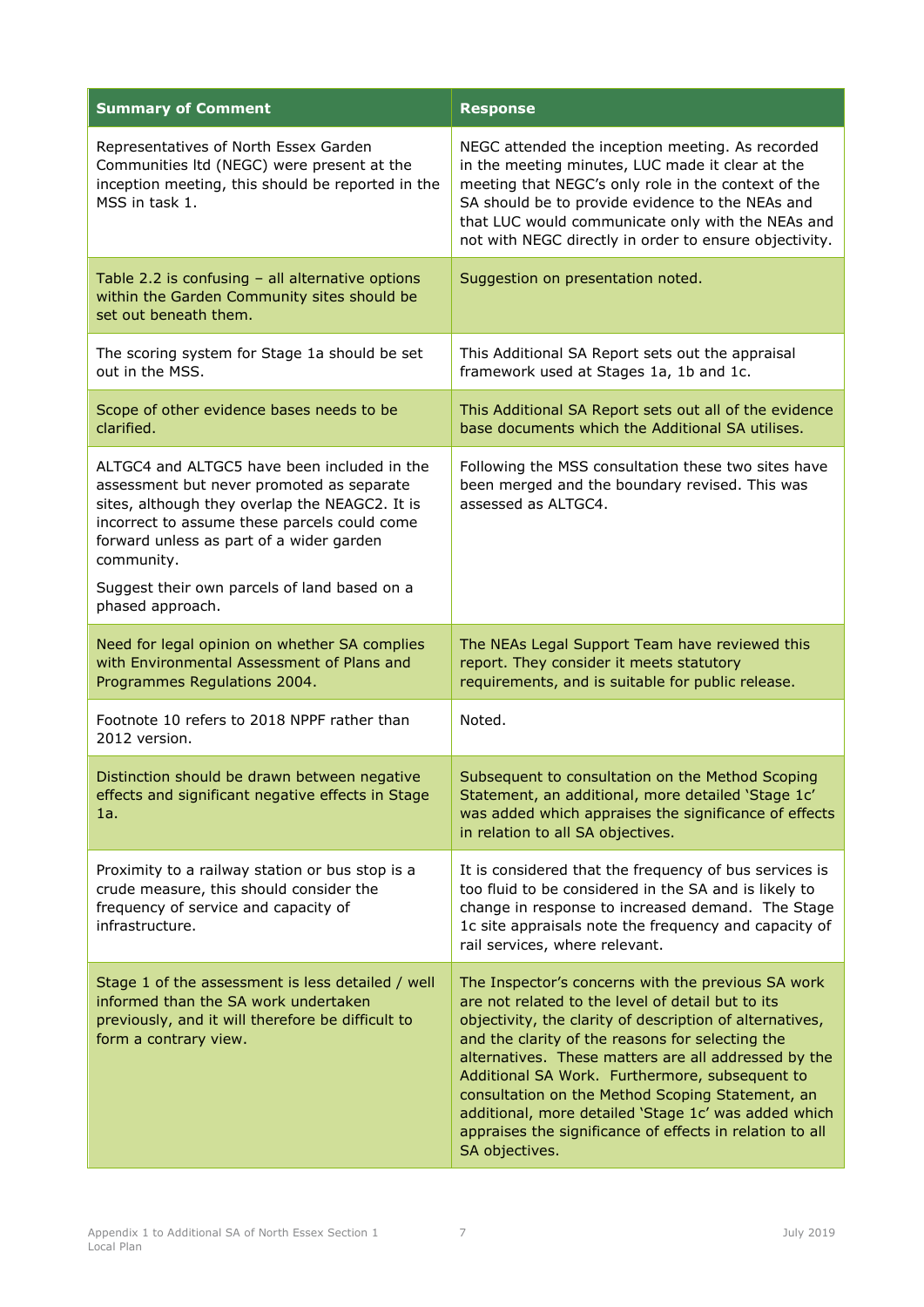| <b>Summary of Comment</b>                                                                                                                                          | <b>Response</b>                                                                                                                                                                                                                                                                                                                                                                                                                                          |
|--------------------------------------------------------------------------------------------------------------------------------------------------------------------|----------------------------------------------------------------------------------------------------------------------------------------------------------------------------------------------------------------------------------------------------------------------------------------------------------------------------------------------------------------------------------------------------------------------------------------------------------|
| Stage 1a should take account of the proportion<br>of each site within each buffer.                                                                                 | Following initial results, the Stage 1a/1b, GIS-based<br>appraisal was refined to require:                                                                                                                                                                                                                                                                                                                                                               |
|                                                                                                                                                                    | At least 50% of a site to fall within the most<br>preferable zone of influence for access to services<br>and facilities (accessibility tests). Previously any<br>intersection would have scored the site in the most<br>preferable zone of influence.                                                                                                                                                                                                    |
|                                                                                                                                                                    | At least 5% of site to fall within the zone of influence<br>of environmental assets (environmental harm tests)<br>before the site was recorded in the least preferential<br>zone of influence. Previously any intersection would<br>have scored the site as being in the least preferable<br>zone of influence.                                                                                                                                          |
| The Stage 1a assessment should be more<br>bespoke regards historic environment impacts                                                                             | In the absence of a specialist heritage study,<br>proximity-based assumptions have been made to<br>provide some indication of the potential for effects<br>on heritage assets.                                                                                                                                                                                                                                                                           |
| The thresholds for sites which can provide town<br>and local centres are unjustified and will favour<br>larger development sites.                                  | In consultation with the NEAs, the SA now assumes<br>that all alternative strategic sites will provide new<br>local centre facilities.                                                                                                                                                                                                                                                                                                                   |
| Oversight in SA MSS: no conformity with<br><b>Neighbourhood Plans</b>                                                                                              | Conformity of a strategic plan such as the Section 1<br>Local Plan with lower tier Neighbourhood Plans is not<br>a matter for the SA.                                                                                                                                                                                                                                                                                                                    |
| The assessment results in testing sites at<br>significantly different scales. This cannot be done<br>consistently as larger sites will be more self-<br>sustaining | The sites that have been proposed by various<br>promotors are different sizes, the SA will consider<br>the potential for sites to utilise existing services and<br>the potential for mitigation to be provided.                                                                                                                                                                                                                                          |
| The SA should take account of the detailed<br>proposals being put forward through the<br>planning system, where these intersect with the<br>strategic sites.       | In order to ensure that all reasonable alternatives<br>can be assessed consistently and to reflect the<br>strategic nature of the plan being assessed it is not<br>appropriate for the Additional SA to take into<br>account detailed proposals for individual sites.<br>Instead, the SA is based on an outline of what is<br>likely to be delivered at each site, as identified by<br>the NEAs following appropriate engagement with site<br>promoters. |
| Concerns that assumptions around services,<br>facilities and infrastructure will not be consistent.                                                                | Since the consultation on the MSS and undertaking<br>the check and challenge workshop the SA<br>methodology has been amended to include more<br>detailed Stage 1c assessments. This amendment is<br>considered to be in line with the Inspector's<br>requests, and to address the concerns he has raised.                                                                                                                                                |
| The reasons for selecting the strategic sites are<br>not justified.                                                                                                | The MSS summarises how the strategic sites have<br>been identified in paragraph 2.24.                                                                                                                                                                                                                                                                                                                                                                    |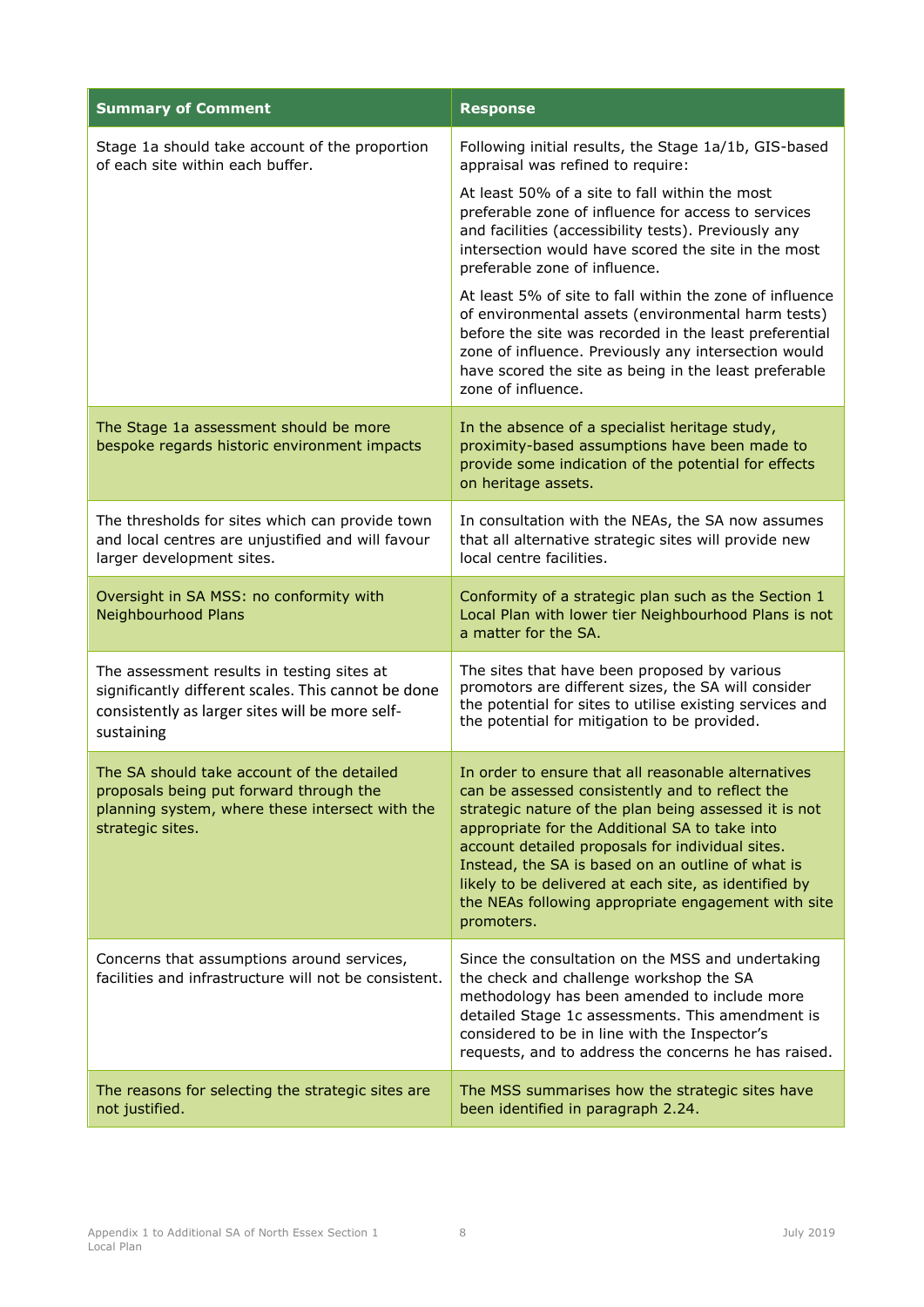| <b>Summary of Comment</b>                                                                                                                               | <b>Response</b>                                                                                                                                                                                                                                                                                                                                                                                                                                                                                                                                                                                                                                                                                                                                                                             |
|---------------------------------------------------------------------------------------------------------------------------------------------------------|---------------------------------------------------------------------------------------------------------------------------------------------------------------------------------------------------------------------------------------------------------------------------------------------------------------------------------------------------------------------------------------------------------------------------------------------------------------------------------------------------------------------------------------------------------------------------------------------------------------------------------------------------------------------------------------------------------------------------------------------------------------------------------------------|
| Clarification required as to where buffer<br>distances are measured from - the centre or<br>edge of each site.                                          | The definitions of the buffers themselves are<br>dependent on the digital data available for the<br>facility or environmental asset and the nature of that<br>asset, for example listed buildings are only available<br>as point data; in which case buffers are made<br>around this point. For the GIS data which are areas<br>(polygons) such as wildlife sites, buffers around are<br>defined from the site boundary.<br>It is important to note that following initial results,<br>the Stage 1a/1b, GIS-based appraisal was refined to<br>require at least 50% of a site to fall within the<br>walking catchment of services and facilities<br>(accessibility tests), or at least 5% of site to fall<br>within the zone of influence of environmental assets                            |
|                                                                                                                                                         | (environmental harm tests). Previously, the method<br>was based on any overlap of the site boundary with<br>the relevant buffer.                                                                                                                                                                                                                                                                                                                                                                                                                                                                                                                                                                                                                                                            |
| Stage 1 does not allow for a sufficient<br>consideration of mitigation proposed by<br>developers and therefore should not be used to<br>discount sites. | In terms of appraisal criteria relating to access to<br>services and facilities, Stage 1b of the appraisal<br>applies consistent, high level assumptions (see para.<br>2.37 of Method Scoping Statement) about likely new<br>provision which would serve to mitigate otherwise<br>negative effects. This was subsequently appraised in<br>more detail at Stage 1c, informed by site information<br>forms. In terms of appraisal criteria relating to<br>environmental harm, a potential for harm is<br>identified where 5% or more of a site falls within the<br>relevant zone of influence for environmental effects.<br>Where relevant, the SA recognises that<br>environmental harm is uncertain and will depend on<br>the layout and design of specific proposals that come<br>forward. |
| It should be clarified how the results of Stage 1<br>will be colour coded.                                                                              | The colour coding is set out in the tables on page 30<br>and 31/32 of the MSS.                                                                                                                                                                                                                                                                                                                                                                                                                                                                                                                                                                                                                                                                                                              |
| Stage 1 SA criteria should take account of public<br>transport and cycling distances not just walking<br>distance.                                      | Disagree - walking is the most sustainable form of<br>travel and therefore forms an appropriate starting<br>point for the assessment of accessibility.                                                                                                                                                                                                                                                                                                                                                                                                                                                                                                                                                                                                                                      |
| Clarification should be provided as to how each<br>of the SA criteria will result in a score against<br>the original SA objectives.                     | Subsequent to consultation on the Method Scoping<br>Statement, an additional, more detailed 'Stage 1c'<br>assessment has been added to the methodology<br>which considers the effects of strategic site<br>alternatives in relation to all SA objectives. This<br>stage 1c is informed by the performance of the sites<br>against the SA Objectives.                                                                                                                                                                                                                                                                                                                                                                                                                                        |
| Clarification should be provided as to how the<br>strategic options will be selected by the NEAs<br>following Stage 1.                                  | This is set out in the Additional SA report.                                                                                                                                                                                                                                                                                                                                                                                                                                                                                                                                                                                                                                                                                                                                                |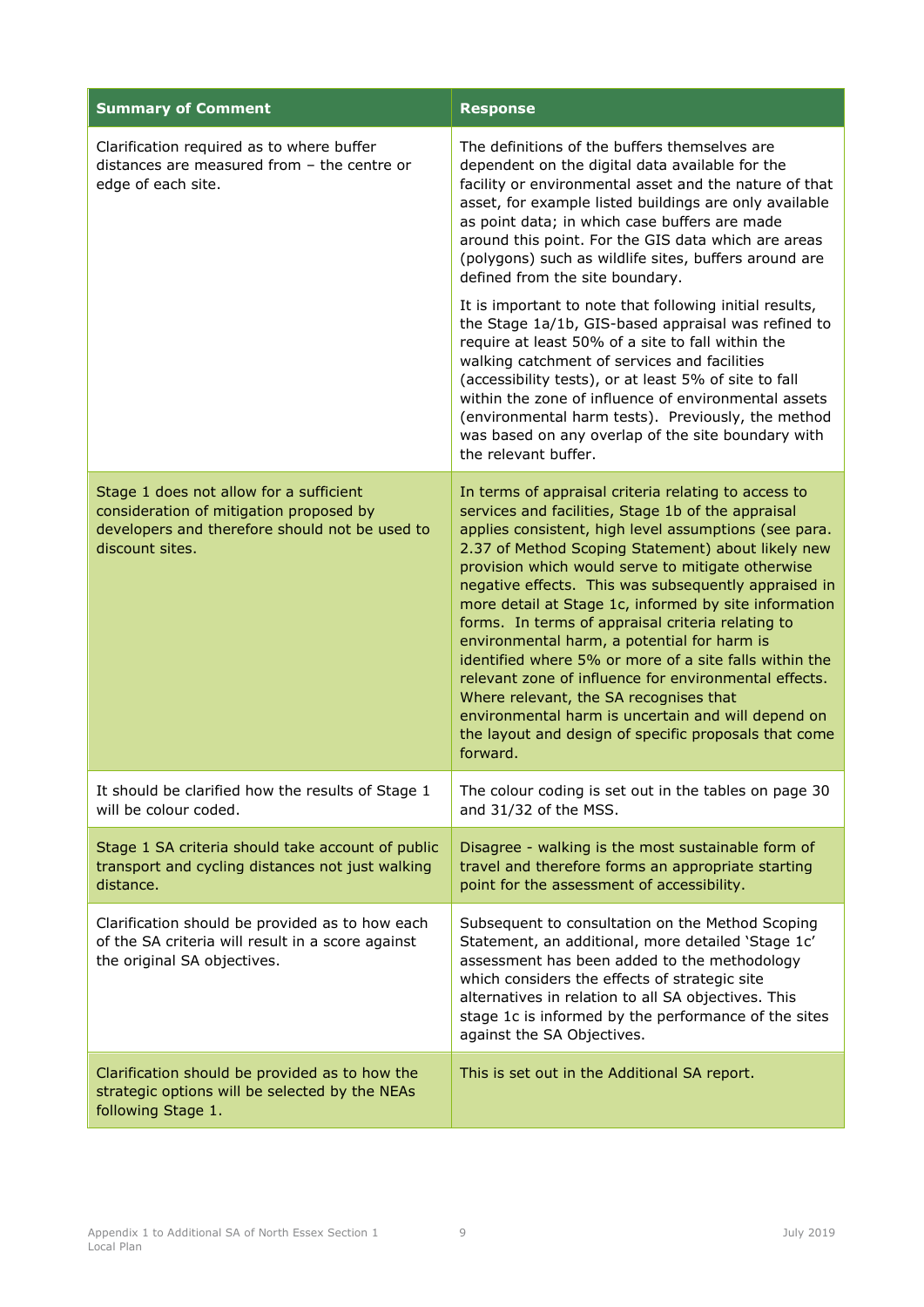| <b>Summary of Comment</b>                                                                                                                                                                            | <b>Response</b>                                                                                                                                                                                                                                                                                     |
|------------------------------------------------------------------------------------------------------------------------------------------------------------------------------------------------------|-----------------------------------------------------------------------------------------------------------------------------------------------------------------------------------------------------------------------------------------------------------------------------------------------------|
| Concern about lack of environmental harm<br>mitigation from Stage 1b                                                                                                                                 | In terms of appraisal criteria relating to access to<br>services and facilities, Stage 1b of the appraisal<br>applies consistent, high level assumptions (see para.<br>2.37 of Method Scoping Statement) about likely new<br>provision which would serve to mitigate otherwise<br>negative effects. |
|                                                                                                                                                                                                      | In terms of appraisal criteria relating to<br>environmental harm at Stage 1a/1b, the potential<br>for harm is identified where 5% or more of a site<br>falls within the relevant zone of influence for<br>environmental effects.                                                                    |
|                                                                                                                                                                                                      | Environmental effects have been subsequently<br>appraised in more detail at Stage 1c, informed by<br>site information forms. Where relevant, the SA<br>recognises that environmental harm is uncertain and<br>will depend on the layout and design of specific<br>proposals that come forward.      |
| There must be sufficient time to review the<br>results of the SA                                                                                                                                     | The SA will be subject to consultation in accordance<br>with statutory requirements.                                                                                                                                                                                                                |
| The SA should consider growth over the whole<br>plan area for Section 1 and Section 2 plans and<br>should not simply try to address the shortfall<br>from the sites proposed in the Section 2 plans. | The Inspector has not indicated a need to revisit the<br>submitted, Section 2 plans. While it is accepted that<br>the Additional SA and other new evidence may<br>indicate the need for changes to the Section 2 plans,<br>should this occur, those changes would be subject to<br>further SA.      |
| Some commenters wished to portray their<br>endorsement for the CAUSE Metro Plan<br>proposals.                                                                                                        | Noted.                                                                                                                                                                                                                                                                                              |
| Are the assumptions in this SA the same as in<br>the previous SA?                                                                                                                                    | Although the framework of SA objectives remains<br>the same, the assumptions have been revised in<br>accordance with the advice from the inspector,<br>information provided by the NEAs, and other<br>evidence bases, all of which is set out in this report.                                       |
| Will this methodology be applied to the CAUSE<br>Metro Plan sites?                                                                                                                                   | The CAUSE Metro Plan sites have been assessed.                                                                                                                                                                                                                                                      |
| Confused as to why the Garden Community<br>Framework is not being revisited with the new<br>assessment criteria.                                                                                     | This is explained at paras. 2.9-2.11 of the MSS.                                                                                                                                                                                                                                                    |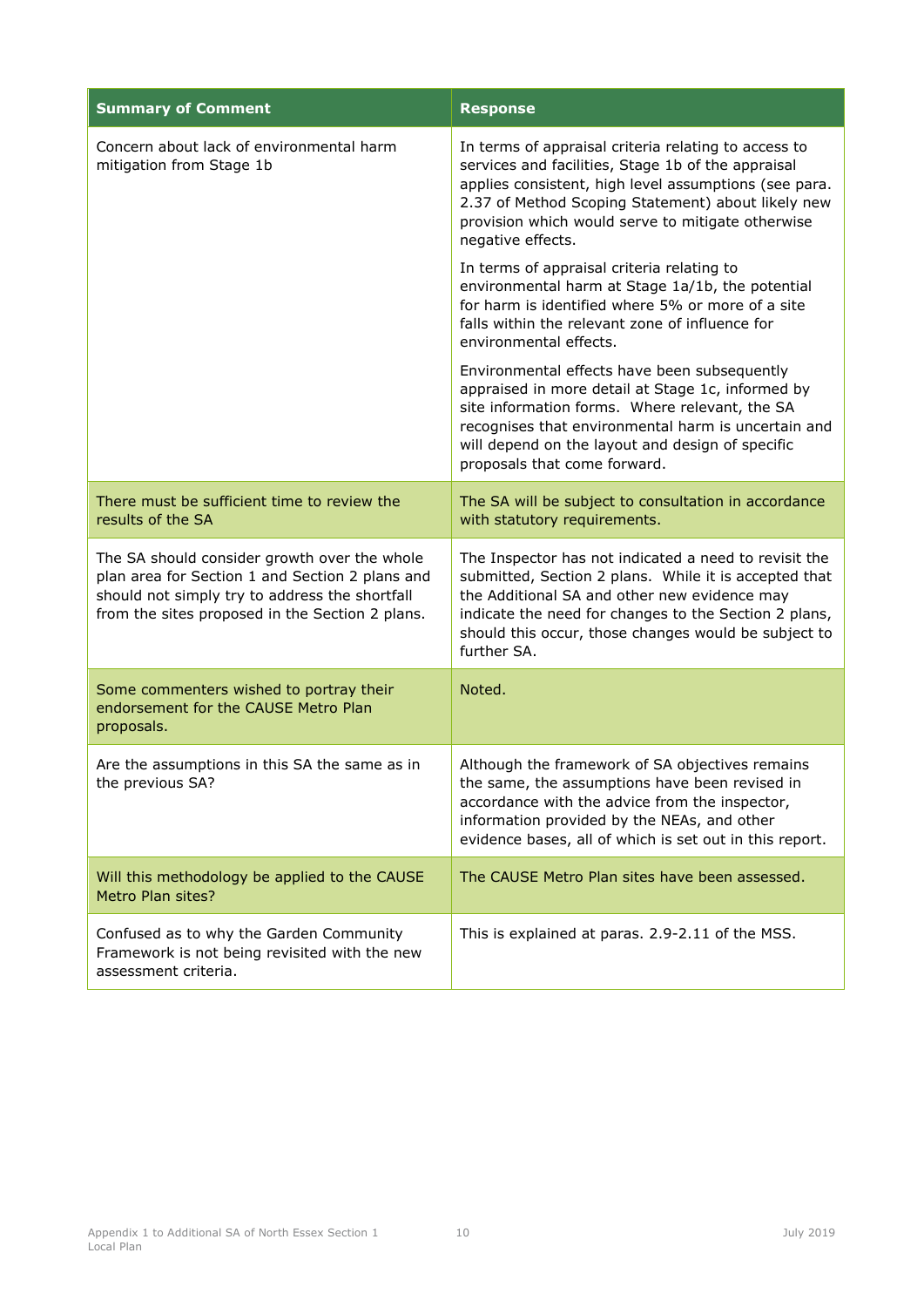| <b>Summary of Comment</b>                                                                                                                                          | <b>Response</b>                                                                                                                                                                                                                                                                                                                                                                                                                                                                                                                                                                                                                                                                                                          |
|--------------------------------------------------------------------------------------------------------------------------------------------------------------------|--------------------------------------------------------------------------------------------------------------------------------------------------------------------------------------------------------------------------------------------------------------------------------------------------------------------------------------------------------------------------------------------------------------------------------------------------------------------------------------------------------------------------------------------------------------------------------------------------------------------------------------------------------------------------------------------------------------------------|
| Does not account for Stansted expansion.                                                                                                                           | A further assessment has been made of predicted<br>future noise envelopes for Stansted, as set out in the<br>Environmental Statement that accompanied the<br>2018 planning application for airport expansion.<br>'Onset of community annoyance' is described as<br>being associated with the 57 dB LAeq, 16h noise<br>contour. This noise contour does not extend into the<br>NEA plan area either for the 'Do Minimum' scenario<br>(expected increase in aircraft movements within<br>currently permitted limits) or if the proposed airport<br>expansion is permitted. As such, the potential<br>aircraft noise effects of Stansted Airport do not need<br>to be scoped back into the SA of strategic site<br>options. |
| Para 2.21 incorrectly states that 1,106<br>properties will be allocated to Colchester; the<br>Local Plan Document which states 1,106<br>dwellings in Stanway alone | Para. 2.21 of the MSS actually states that the<br>Section 2 site allocation with the largest dwelling<br>capacity is 1,106 dwellings. Upon review however,<br>this is in fact the total Section 2 allocation to<br>Stanway and comprises several smaller sites. The<br>largest individual Section 2 allocation is for 1,000<br>dwellings by Policy SC2: Middlewick Ranges.                                                                                                                                                                                                                                                                                                                                               |
| Error at para 2.23.                                                                                                                                                | Para 2.23 sets out that the additional housing<br>requirement above that allocated in the Section 2<br>sites and existing commitments is approximately<br>7,500 dwellings. This is not an error.                                                                                                                                                                                                                                                                                                                                                                                                                                                                                                                         |
| Evidence required for health and youth provision<br>assumptions.                                                                                                   | Delivery of health and youth facilities as mitigation<br>for strategic sites is assumed in accordance with<br>information from Essex County Council. Information<br>provided by the North Essex and Mid Essex CCGs<br>during the consultation has been utilised to update<br>the SA assumptions in relation to health care<br>facilities provided by new development.                                                                                                                                                                                                                                                                                                                                                    |
| Employment should be taken into account.                                                                                                                           | As set out in the MSS, existing employment centres<br>are accounted for in the methodology. Evidence from<br>the NEAs, informed by information from site<br>promoters relating to provision of new employment<br>is taken into account in the additional SA work.                                                                                                                                                                                                                                                                                                                                                                                                                                                        |
| How many houses will be built within the plan<br>period?                                                                                                           | The SA assessed the number of dwellings which may<br>be provided within each strategic site in accordance<br>with the capacity options set out in table 2.2, of the<br>MSS, although these were amended to bring them<br>up to date in relation to information received via the<br>site information forms.                                                                                                                                                                                                                                                                                                                                                                                                               |
| What does the SA mean in 2.44 regarding<br>proportionate growth around existing<br>settlements?                                                                    | The MSS allows for a consideration of 'proportionate<br>growth' and garden community alternatives as<br>recommended by the inspector in his letter of 8 <sup>th</sup><br>June 2018. The MSS sets out that proportionate<br>growth will be tested in Task 8.                                                                                                                                                                                                                                                                                                                                                                                                                                                              |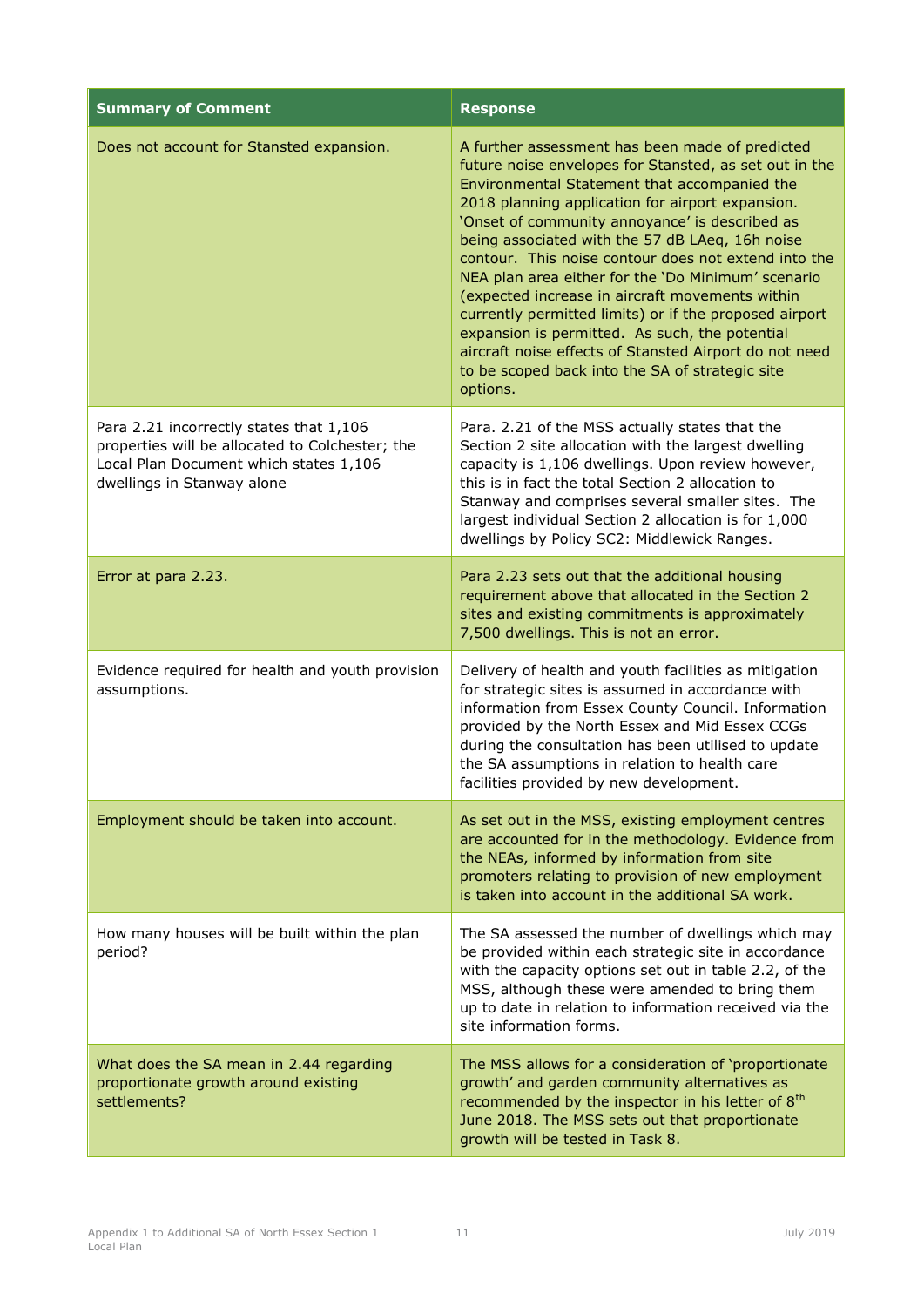| <b>Summary of Comment</b>                                                                                                                            | <b>Response</b>                                                                                                                                                                                                                                                                                                                                                                                                                                                                                                          |
|------------------------------------------------------------------------------------------------------------------------------------------------------|--------------------------------------------------------------------------------------------------------------------------------------------------------------------------------------------------------------------------------------------------------------------------------------------------------------------------------------------------------------------------------------------------------------------------------------------------------------------------------------------------------------------------|
| Why is an addendum being produced rather than<br>a new SA?                                                                                           | The Inspectors letter of 8 June sets out that<br>additional SA work may cure deficiencies of previous<br>work; it is not considered necessary to restart the<br>entire SA process.                                                                                                                                                                                                                                                                                                                                       |
| Copford should be a Local Centre                                                                                                                     | The local centres identified to inform stage 1 are<br>based on the settlement hierarchies in the emerging<br>Section 2 plans. Copford is not identified at a<br>suitable level within this hierarchy to be identified as<br>a local centre.                                                                                                                                                                                                                                                                              |
| Mitigation for noise (road), air pollution should<br>be identified.                                                                                  | Mitigation for noise and air pollution will depend on<br>site specific layout and design and therefore a<br>consistent mitigation strategy cannot be applied to<br>every site.                                                                                                                                                                                                                                                                                                                                           |
| Assumptions in table 2.3 should include ECC's<br>express priority for delivering Halstead bypass<br>on the A131.                                     | It appears that the commenters were referring to a<br>previous draft of the MSS, the one which was sent to<br>the Inspector for comment, rather than that<br>published for consultation. On the basis of the<br>Inspectors feedback, specific infrastructure<br>assumptions were removed from the MSS.<br>Standardised mitigation is applied in Stage 1b and<br>site specific mitigation is applied in Stage 1c<br>assessments, informed by the site information<br>forms. This is set out in this Additional SA Report. |
| Timetable is out of date and references at 2.5<br>and Figure 2.4 should be updated.                                                                  | It appears that the commenters were referring to a<br>previous draft of the MSS, the one which was sent to<br>the Inspector for comment. The consultation version<br>of the MSS did not include a specific timetable to<br>allow for post-consultation changes, the implications<br>of which were not known at the time of publication<br>of the consultation MSS.                                                                                                                                                       |
| Wish for the private meetings between the NEAs<br>and LUC to be made public (para 2.30 and<br>$2.37$ ).                                              | There is no requirement within the SA process to<br>publish the minutes of meetings between the SA<br>consultant and client authority.                                                                                                                                                                                                                                                                                                                                                                                   |
| MSS needs to be clearer about the proposals<br>being considered, potentially by use of larger<br>scale mapping.<br>Maps at Figure 2.1 are not clear. | Noted. We hope the presentation of sites within this<br>Additional SA Report is clear.                                                                                                                                                                                                                                                                                                                                                                                                                                   |
| Infrastructure column in Table 2.3 is incomplete.                                                                                                    | It appears that the commenters were referring to a<br>previous draft of the MSS, the one which was sent to<br>the Inspector for comment. On the basis of the<br>Inspectors feedback, specific infrastructure<br>assumptions were removed from the MSS                                                                                                                                                                                                                                                                    |
| The Stage 1 assessment should be refined as<br>'any intersection' with a high harm buffer is too<br>crude.                                           | Following the consultation on the MSS, the Stage 1<br>assessment has subsequently been refined to allow a<br>5% tolerance for intersection with an environmental<br>harm buffer, as set out in this Additional SA Report.                                                                                                                                                                                                                                                                                                |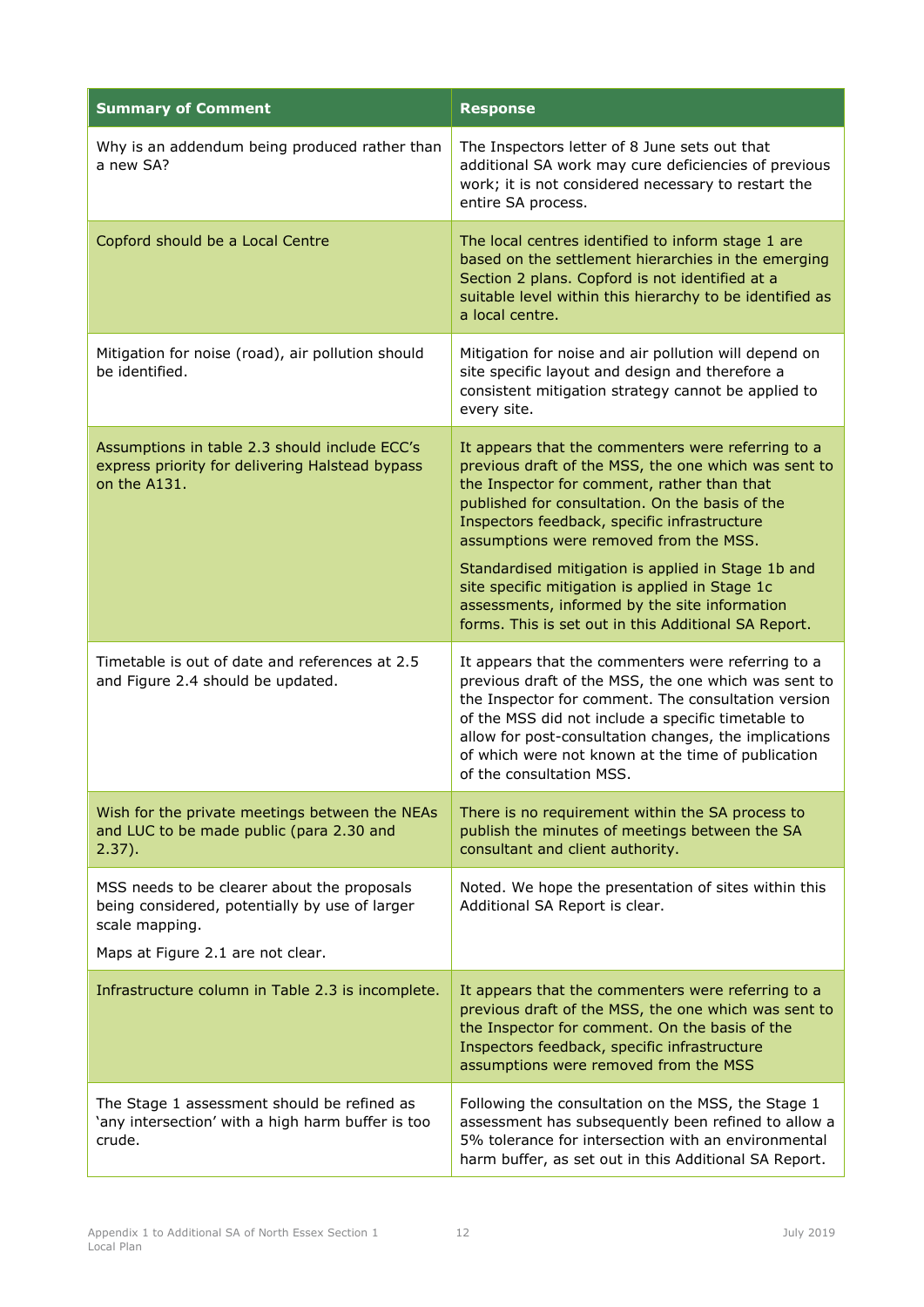| <b>Summary of Comment</b>                                                                                                                                    | <b>Response</b>                                                                                                                                                                                                                                                                                                                                                                                                                                               |
|--------------------------------------------------------------------------------------------------------------------------------------------------------------|---------------------------------------------------------------------------------------------------------------------------------------------------------------------------------------------------------------------------------------------------------------------------------------------------------------------------------------------------------------------------------------------------------------------------------------------------------------|
| Unclear how dwelling capacities in each site have<br>been calculated.                                                                                        | Dwelling capacities have been identified using a<br>standardised approach across all strategic sites,<br>provided by the NEAs.                                                                                                                                                                                                                                                                                                                                |
| The habitats regulations assessment will need to<br>be amended if there are subsequent changes to<br>dwellings allocated within the Section 1 Local<br>Plan. | Noted.                                                                                                                                                                                                                                                                                                                                                                                                                                                        |
| Propose Rivenhall/Witham GC as an alternative.                                                                                                               | The MSS summarises how the strategic sites have<br>been identified in paragraph 2.24. The sites<br>proposed do not meet the criteria.                                                                                                                                                                                                                                                                                                                         |
| Do not agree with principle of fast tracking Metro<br>Plan to Stage 2 assessment.                                                                            | CAUSE Metro Plan will be subject to Stage 1<br>assessment, and in line with the advice of the<br>inspector, will be considered in Stage 2 regardless of<br>the Stage 1 outcome.                                                                                                                                                                                                                                                                               |
| Land at Great Notley should be included as a<br>strategic site as it comprises 2,000 dwellings.                                                              | This is a Section 2 Local Plan policy allocation that<br>covers an area of different landownerships where it<br>is not proposed to implement garden community<br>principles. Following recent planning permissions,<br>the remaining capacity is 1,690, which is well below<br>the 2,000 dwelling threshold.                                                                                                                                                  |
| Assessment should take account of sites<br>proposed in the Section 2 local plans.                                                                            | The context provided by Section 2 allocations has<br>been recognised in the 'Stage 1c' appraisal of<br>strategic sites.                                                                                                                                                                                                                                                                                                                                       |
| Concern about loss strategic gap to the east of<br>Colchester                                                                                                | SA objective 14 relates to protection of landscape;<br>all sites were assessed in relation to this in Stage 1.                                                                                                                                                                                                                                                                                                                                                |
| The SA criteria are not sound.                                                                                                                               | The site assessment criteria are considered to be<br>robust, and are used to inform Stage 1c<br>assessments of each site.                                                                                                                                                                                                                                                                                                                                     |
| Question whether the original scoping was<br>legally carried out and inevitably creates concern<br>for the updated scoping report                            | Questions of the legality of the original scoping work<br>are a matter for the NEAs and their legal advisers.                                                                                                                                                                                                                                                                                                                                                 |
| Has there been appropriate consultation for the<br>scoping of the Section 1 SA?                                                                              | Publication of the MSS for consultation is judged to<br>provide adequate consultation on the scope of the<br>Additional SA.                                                                                                                                                                                                                                                                                                                                   |
| Screening out Silver End on the basis of the<br>A120 dualling not coming forward is inefficient -<br>why include something that will come out?               | These consultation comments relate to an example<br>scenario described to explain how the assessment<br>may be undertaken, and what it may conclude,<br>rather than an actual result of the SA at the time of<br>the MSS. The strategic sites have been identified in<br>accordance with the information set out in paragraph<br>2.24 of the MSS. As the site at Silver End meets<br>these criteria it is appropriate to assess it through<br>the SA process. |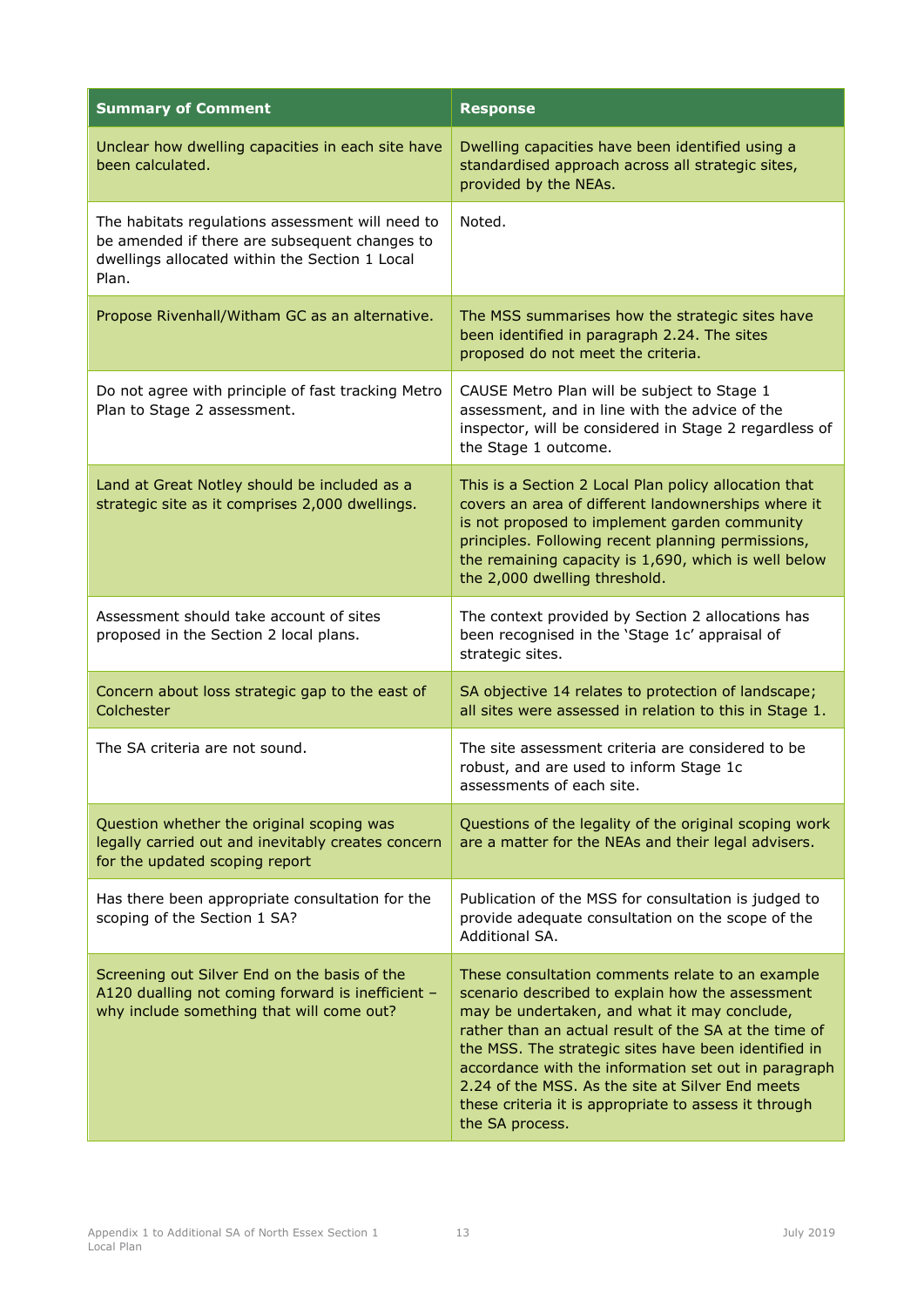| <b>Summary of Comment</b>                                                                                                                                                                                                                                                                                                          | <b>Response</b>                                                                                                                                                                                                                                                                                                                                               |
|------------------------------------------------------------------------------------------------------------------------------------------------------------------------------------------------------------------------------------------------------------------------------------------------------------------------------------|---------------------------------------------------------------------------------------------------------------------------------------------------------------------------------------------------------------------------------------------------------------------------------------------------------------------------------------------------------------|
| The methodology sets out a belief that the three<br>original GCs are better than the other sites.                                                                                                                                                                                                                                  | Disagree; the MSS is clear that all sites will be<br>assessed consistently.                                                                                                                                                                                                                                                                                   |
| What are non-GC sites?                                                                                                                                                                                                                                                                                                             | Non-GC sites are those identified in Table 2.2 of the<br>MSS as 'SUE' or 'VE'. As set out in the MSS, all sites<br>have been assessed consistently.                                                                                                                                                                                                           |
| Why are village and town extensions so large?                                                                                                                                                                                                                                                                                      | The strategic sites have been identified in<br>accordance with the information set out in paragraph<br>2.24 of the MSS.                                                                                                                                                                                                                                       |
| The additional SA work is only assessing 22 sites<br>as favoured by the NEAs, not most appropriate<br>options.                                                                                                                                                                                                                     | The strategic sites have been identified in<br>accordance with the information set out in paragraph<br>2.24 of the MSS.                                                                                                                                                                                                                                       |
| Some locations can generate more land value<br>uplift, house prices and land values should be<br>assessed.                                                                                                                                                                                                                         | Disagree. The role of SA is to review the<br>sustainability merits of the policies and sites within a<br>Local Development Document, not to review the<br>viability of sites.                                                                                                                                                                                 |
| No assessment of the benefits of having more<br>space in settlement footprint.                                                                                                                                                                                                                                                     | This point is not clear. All sites have been assessed<br>using the same density calculations, provided by<br>NEAs.                                                                                                                                                                                                                                            |
| Scoring based on crow-fly distance of housing<br>from a railway station is inadequate.                                                                                                                                                                                                                                             | Stage 1a/b is a first assessment to identify the<br>sustainability merits of each site and utilising a<br>straight line approach is proportionate and valid.<br>The more detailed Stage 1c assessments highlight<br>any significant barriers to accessing relevant services<br>and facilities which may not be addressed using a<br>straight line assessment. |
| Larger sites are prioritised as para 2.40 sets out<br>that larger sites can support high order transport<br>services. Smaller settlements are not less able<br>to support higher order transport facilities -<br>there are many factors which affect ability to<br>deliver transport facilities and these should be<br>recognised. | Higher order services require a certain critical<br>population mass to support them. Para 2.40 provides<br>an example whereby critical mass gained from<br>development of several sites may be able to support<br>a higher order infrastructure asset.                                                                                                        |
| The SA should recognise costs borne by others<br>such as increasing commuter costs as a result of<br>greater demand resulting from development.                                                                                                                                                                                    | The role of SA is to review the sustainability merits<br>of the policies and sites within a Local Development<br>Document, not to review whether commuting costs<br>will increase, which is influenced by numerous<br>factors, many of which are completely unrelated to<br>development allocations in local plans.                                           |
| Underused facilities should be accounted for.                                                                                                                                                                                                                                                                                      | The SA assumes that strategic developments will<br>provide for the necessary new schools capacity. A<br>review of general schools capacity is undertaken as<br>part of the Stage 1c site assessment, which was<br>added to the SA methodology after the MSS<br>consultation.                                                                                  |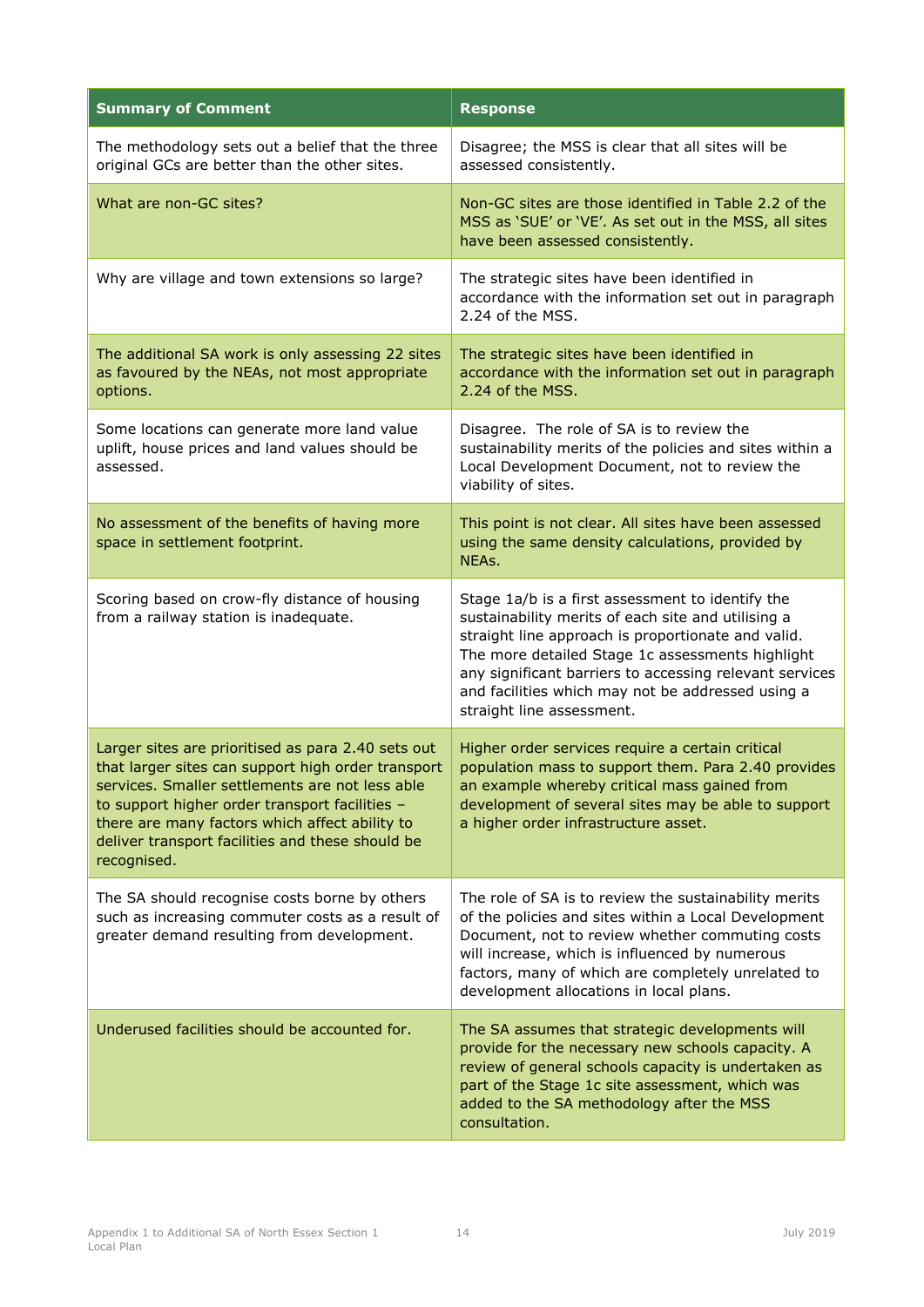| <b>Summary of Comment</b>                                                                                                                                  | <b>Response</b>                                                                                                                                                                                                                                                                                         |
|------------------------------------------------------------------------------------------------------------------------------------------------------------|---------------------------------------------------------------------------------------------------------------------------------------------------------------------------------------------------------------------------------------------------------------------------------------------------------|
| The output from task 8 should include a ranking<br>of sites in terms of financial viability at different<br>sizes and provide analysis of the differences. | The role of SA is to review the sustainability merits<br>of the policies and sites within a Local Development<br>Document, not to review the viability of sites.                                                                                                                                        |
| The PM and NO2 increases associated with<br>development must be calculated.                                                                                | Disagree. The level of evidence used for the SA is<br>proportionate and sufficient.                                                                                                                                                                                                                     |
| Additional evidence on the impact of the Garden<br>Communities on existing centres is needed.                                                              | Where local centres and employment are provided<br>within new communities, it is assumed that this will<br>meet the needs of the strategic site, therefore it is<br>not assumed that there will be impacts on existing<br>centres.                                                                      |
| Evidence is needed to demonstrate that jobs will<br>be created.                                                                                            | It is self-evident that strategic scale development<br>will create jobs in the construction phase; longer<br>term economic benefits will be assumed where<br>strategic sites provide new employment space.                                                                                              |
| Proper assessments of how the historic<br>landscape could be affected are needed.                                                                          | In the absence of a specialist heritage study,<br>proximity-based assumptions have been made to<br>provide some indication of the potential for effects<br>on heritage assets.                                                                                                                          |
| An explanation of how the EIA and SEA<br>regulations are dealt with should be included.                                                                    | The MSS set out (and this Additional SA Report sets<br>out) how the requirements of SA / SEA are dealt<br>with. The EIA regulations will become relevant as<br>sites progress towards planning application stage.                                                                                       |
| Methodology is for checking a plan, but not<br>creating one.                                                                                               | The MSS sets out an approach to allow comparison<br>of the sustainability of alternative sites and spatial<br>strategies, which may be then taken forward within<br>a local plan document.                                                                                                              |
| The SA should use evidence rather than<br>professional judgement                                                                                           | As set out in paragraph 2.47 of the MSS, the SA will<br>be informed by the evidence which is available                                                                                                                                                                                                  |
| LUC have failed to consult with non-statutory<br>consultees.                                                                                               | The statutory consultees have been consulted on the<br>MSS and will be consulted again as set out at<br>paragraph 2.55 of the MSS. It is considered that this<br>comprises suitable consultation with the statutory<br>consultees. The quoted legislation relates to planning<br>applications, not SAs. |
| Concerned that there is no reference to the fact<br>that the site of West of Braintree GC is partly<br>within Uttlesford District Council area.            | The West of Braintree site (NEAGC1) is within the<br>NEA plan area. This SA takes into account the<br>cumulative effects of development of NEAGC1 and<br>the adjacent site in Uttlesford.                                                                                                               |
| SA is retrospective (para 1.9)                                                                                                                             | The additional SA work is to meet the requirements<br>of the Inspector's letter. It is not a retrospective<br>exercise.                                                                                                                                                                                 |
| Registered Parks and Gardens should be taken<br>into account in the assessment                                                                             | The SA methodology has been revised since the MSS<br>consultation to include consideration of Registered<br>Parks and Gardens.                                                                                                                                                                          |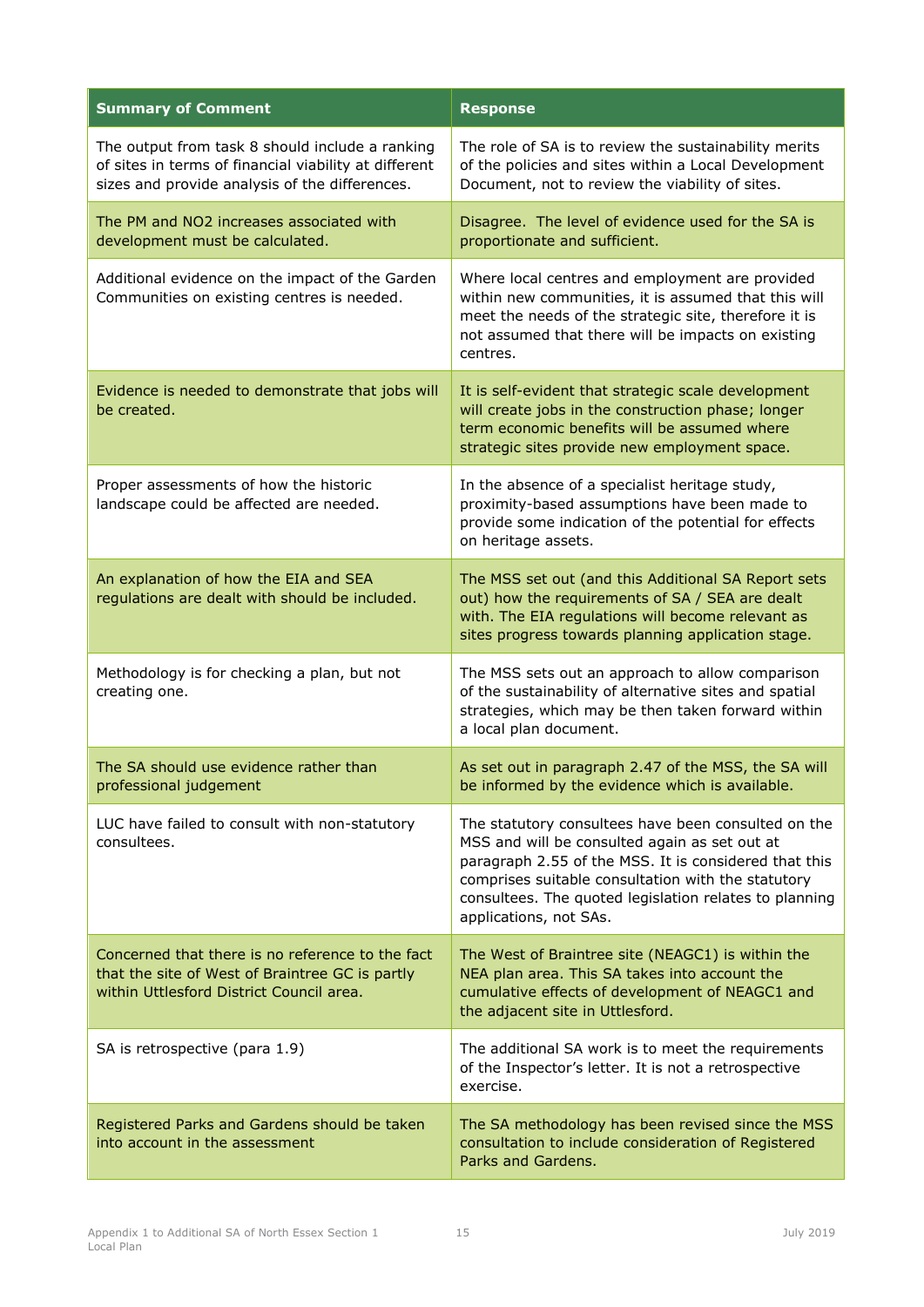| <b>Summary of Comment</b>                                                                                                                                                                                                                                                                                                                                 | <b>Response</b>                                                                                                                                                                                                                               |
|-----------------------------------------------------------------------------------------------------------------------------------------------------------------------------------------------------------------------------------------------------------------------------------------------------------------------------------------------------------|-----------------------------------------------------------------------------------------------------------------------------------------------------------------------------------------------------------------------------------------------|
| The existing SA Framework is not appropriate.                                                                                                                                                                                                                                                                                                             | The existing SA Framework has been subject to<br>consultation and is considered appropriate for use.                                                                                                                                          |
| SA14 should be linked to SA criteria for wildlife<br>designations and heritage assets.                                                                                                                                                                                                                                                                    | Disagree, these are not landscape designations.                                                                                                                                                                                               |
| Object to ALTGC7 - Site has congested access<br>and is in community use for recreation.                                                                                                                                                                                                                                                                   | Noted                                                                                                                                                                                                                                         |
| Paragraph 1.17: Parish Councils should be<br>considered as consultation bodies in the<br><b>Examination hearings</b>                                                                                                                                                                                                                                      | Statutory consultees are set out in the SEA<br>Regulations and do not include parish councils.                                                                                                                                                |
| Methodology should allow for direct comparison<br>with original SA.                                                                                                                                                                                                                                                                                       | Disagree. The purpose of the revised methodology<br>is to overcome the issues raised by the Inspector in<br>relation to the previous SA work. It is not necessary<br>to directly compare the new SA work to the previous<br>SA work.          |
| Since the additional SA work will be using new<br>criteria for the alternative sites, the output will<br>not be comparable to the assessment of garden<br>community options in the previous SA work<br>(para 2.11).                                                                                                                                       | The MSS sets out that the garden community sites<br>and reasonable alternatives to them will be<br>consistently assessed under the methodology<br>proposed therein. There is no requirement to<br>compare the old SA work to the new SA work. |
| Support SA and do not feel that any key areas<br>have been completely omitted.                                                                                                                                                                                                                                                                            | Noted                                                                                                                                                                                                                                         |
| Lack of consideration within this plan for<br>cumulative effects, considering the scope for and<br>seeking opportunities to enhance the<br>environment rather than maintaining the current<br>condition, working to deliver landscape scale<br>enhancement, proactive work to ensure<br>infrastructure improvements are in place ahead<br>of development. | Cumulative effects are taken into account in Stage 2<br>of the Additional SA.                                                                                                                                                                 |
| No mention of challenge within methodology of<br>delivering three GCs all at the same time.                                                                                                                                                                                                                                                               | The Additional SA Work will take into account<br>information regarding viability / deliverability of site<br>options including requisite mitigation as advised by<br>the NEAs, as set out in the MSS in paragraph 2.45.                       |
| Haverhill has scope to be expanded into<br><b>Braintree District.</b>                                                                                                                                                                                                                                                                                     | Following the MSS consultation, an additional site, to<br>the south of Haverhill has been added to the list of<br>strategic sites and has been assessed consistently<br>with the other sites.                                                 |
| The SA objectives contain ten environmental<br>objectives, three economic and three social.<br>These should be weighted so that environment,<br>economy and social strands are assessed<br>equally.                                                                                                                                                       | Disagree. The SA objectives will be used to identify<br>potential implications of developing each site. It is<br>not considered necessary to weight them.                                                                                     |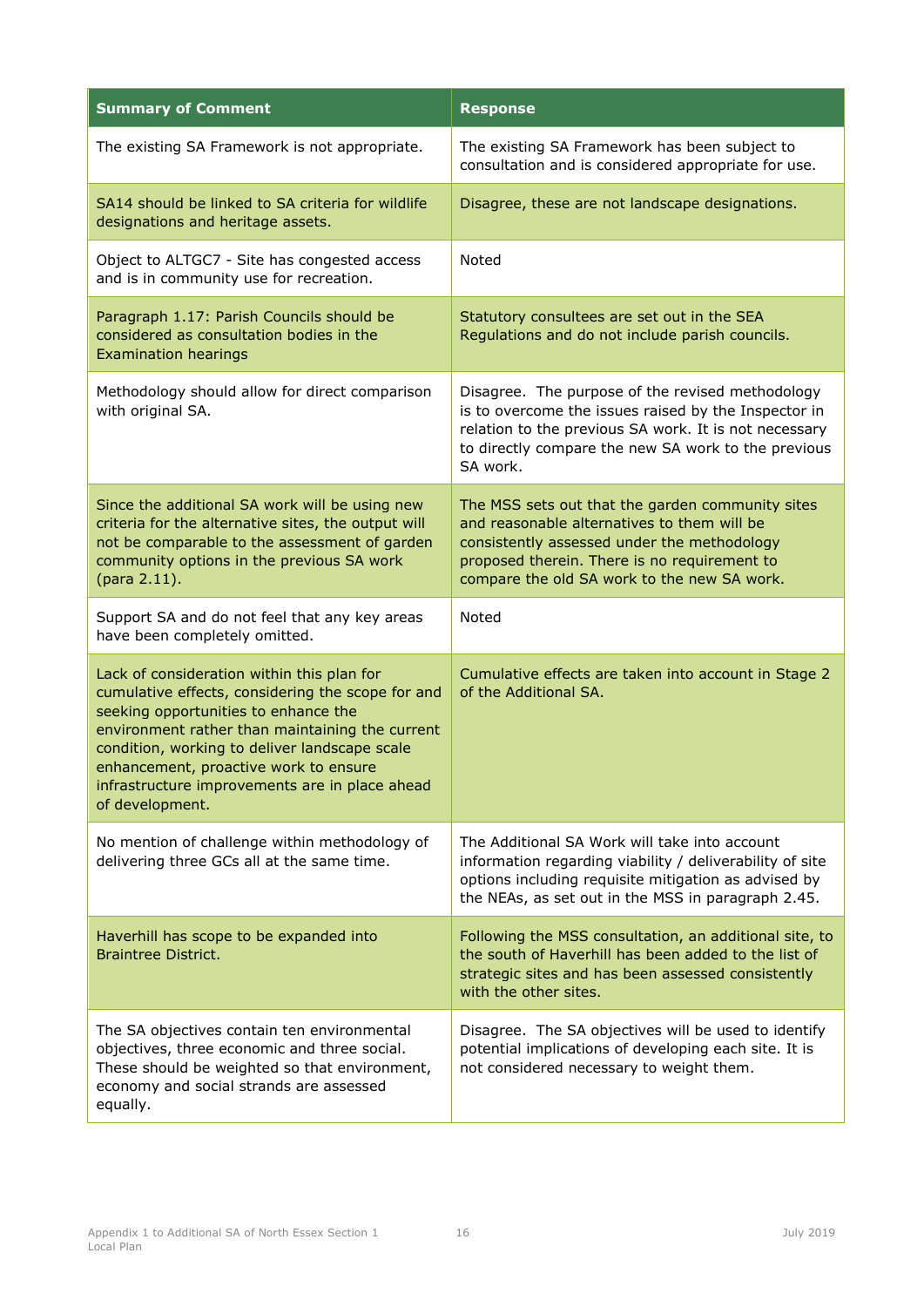| <b>Summary of Comment</b>                                                                                                                                                                                      | <b>Response</b>                                                                                                                                                                                                                                                  |
|----------------------------------------------------------------------------------------------------------------------------------------------------------------------------------------------------------------|------------------------------------------------------------------------------------------------------------------------------------------------------------------------------------------------------------------------------------------------------------------|
| Methodology is flawed in that it refuses to<br>acknowledge the social and cultural benefits that<br>accrue from the opportunity for people to live in<br>an attractive setting such as a conservation<br>area. | The approach to assessment of landscape and<br>townscape effects set out in the methodology<br>chapter of the SA report is judged appropriate.                                                                                                                   |
| Assumption that development is harmful to the<br>environmental asset is wrong.                                                                                                                                 | The assessment identifies potential harm to<br>environmental assets; uncertainty is recognised<br>where judged appropriate.                                                                                                                                      |
| The SA is based on an OAN for housing that is<br>wrong because it doesn't account for hidden<br>households - to suggest demand will create<br>demand is fundamentally flawed.(para 2.37)                       | The OAN is identified through a different<br>assessment. The Additional SA work is not required<br>to assess the OAN.                                                                                                                                            |
| Surprised that there is not much recognition of<br>the impact on health facilities in the scoping<br>reports.                                                                                                  | The method has been updated to take account of<br>information provided by the CCG in response to the<br>consultation, specifically the thresholds for provision<br>of new health centres is now included in the<br>assessment.                                   |
| SA should not be looking at individual sites first,<br>it should look at a given strategy instead and<br>then sites. Sites should be grouped into a set of<br>coherent strategies.                             | The methodology follows the stages recommended<br>by the Inspector. Spatial Strategies will be<br>considered in Task 8.                                                                                                                                          |
| Spatial strategy formulation is left to NEAs, but<br>does not accord with full and proper<br>engagement.                                                                                                       | Spatial Strategy formulation is set out in this<br>Additional SA Report which will be subject to<br>consultation in accordance with statutory<br>requirements.                                                                                                   |
| Concerned with principle of 'housing led<br>development' (para 2.31)                                                                                                                                           | The principle of housing led development is set out<br>in the draft Section 1 Local Plan and is not proposed<br>by the Additional SA Methodology.                                                                                                                |
| The proposed Rivenhall incinerator should be<br>taken into account regarding impact on air<br>quality.                                                                                                         | It is considered that the proposed Rivenhall<br>Incinerator will need to comply with appropriate air<br>quality standards in order to gain consent, therefore<br>it does not need to be taken into account in the<br>additional SA work in terms of air quality. |
| Impact on existing communities should be given<br>more weighting than that on new communities.                                                                                                                 | Impacts on existing human communities will be<br>considered through SA objectives 1-5 and 6-14. It is<br>not considered appropriate to weight the impact on<br>different communities.                                                                            |
| Concerned about impact of development on<br>flood and drought mitigation.                                                                                                                                      | SA objectives 11 and 12 relate to water supply and<br>flood risk, therefore flood risk will be assessed.                                                                                                                                                         |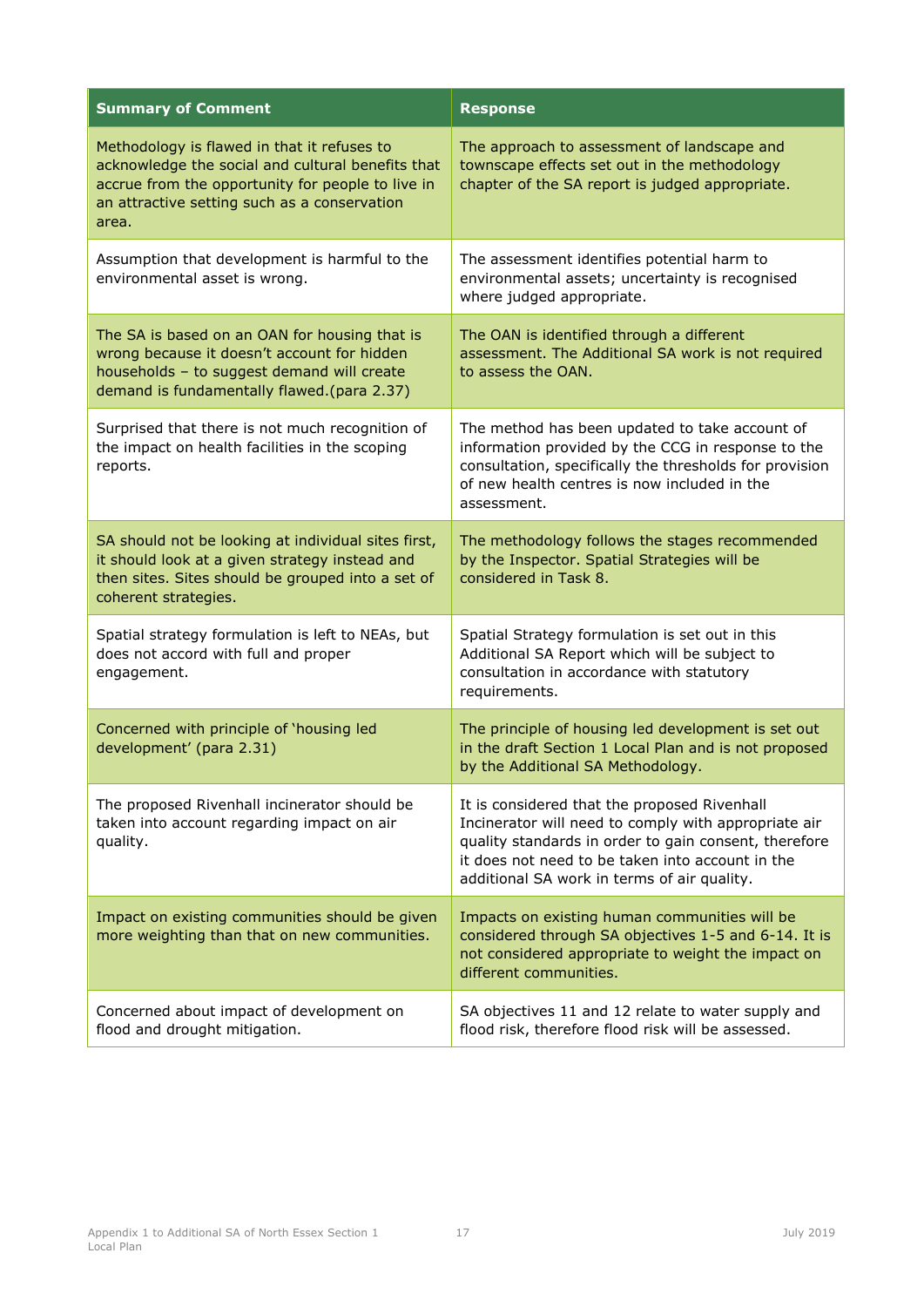| <b>Summary of Comment</b>                                                                                                                                                                                                                                                                                                                                                                                                                                                                      | <b>Response</b>                                                                                                                                                                                                                                                                                                                                                                                                                                                                 |
|------------------------------------------------------------------------------------------------------------------------------------------------------------------------------------------------------------------------------------------------------------------------------------------------------------------------------------------------------------------------------------------------------------------------------------------------------------------------------------------------|---------------------------------------------------------------------------------------------------------------------------------------------------------------------------------------------------------------------------------------------------------------------------------------------------------------------------------------------------------------------------------------------------------------------------------------------------------------------------------|
| The SA should consider habitat connectivity.                                                                                                                                                                                                                                                                                                                                                                                                                                                   | The additional SA work is a high level assessment<br>which takes into account designated nature sites.<br>There is no known appropriate evidence base to<br>assess habitat connectivity at this level although<br>professional judgment was used in Stage 1c of the<br>SA to identify where designated biodiversity sites<br>could be isolated from surrounding habitats.                                                                                                       |
| The Distance to Kelvedon station should be<br>included within Table 2.2.                                                                                                                                                                                                                                                                                                                                                                                                                       | This was omitted from the table in error. The<br>distance to all rail stations has now been removed<br>from the table of strategic sites as it could be<br>inferred (incorrectly) that this was a factor in their<br>selection.                                                                                                                                                                                                                                                 |
| SA is fundamentally biased in regard to GCs due<br>to the involvement of the NEA officers.                                                                                                                                                                                                                                                                                                                                                                                                     | Disagree, the Additional SA work is being carried out<br>by independent consultants with input from the<br>planning authorities, which is standard practice.                                                                                                                                                                                                                                                                                                                    |
| A new call for sites should be undertaken.                                                                                                                                                                                                                                                                                                                                                                                                                                                     | A new call for sites is not considered to be<br>necessary.                                                                                                                                                                                                                                                                                                                                                                                                                      |
| The assessment only considers proximity to<br>large employment sites which creates bias<br>against other employment locations.                                                                                                                                                                                                                                                                                                                                                                 | As set out in appendix 1 of the MSS, the assessment<br>criteria for employment centres considers proximity<br>to employment areas and town centres. Evidence is<br>not available to assess proximity to dispersed<br>employment sites and it is considered appropriate,<br>given the scale of strategic sites, to consider the<br>locality to larger employment sites. Consideration<br>was also given to the potential for strategic sites to<br>provide new employment areas. |
| There is a lack of competing sites of comparable<br>size - lack of reasonable alternatives.                                                                                                                                                                                                                                                                                                                                                                                                    | The strategic sites cumulatively have the potential to<br>provide more than the requisite 7,500 dwellings and<br>are therefore reasonable alternatives to the garden<br>communities.                                                                                                                                                                                                                                                                                            |
| The SA Criteria should consider distance to<br>community centres, pubs, churches, civic<br>amenity tips, sports facilities, libraries and other<br>essential community infrastructure.                                                                                                                                                                                                                                                                                                         | Whilst these are important community facilities,<br>proximity to these in isolation is not considered to be<br>sufficient to inform an assessment of sustainability.<br>Proximity to town centres and local centres will<br>identify the locations which feature a suitable<br>concentration of these assets, other than recycling<br>centres (which are not themselves considered to be<br>a relevant asset for the purposes of measuring<br>sustainability).                  |
| The Appendix 1 Assessment should include<br>specific elements from the framework. We<br>particularly wish to reference "Will it lead to rural<br>expansion or development outside development<br>boundaries\limits that increase coalescence with<br>neighbouring settlements", "Will it avoid the loss<br>of high-quality agricultural land" and "Does it<br>seek to minimize congestion at key destinations<br>and areas that witness a large amount of vehicle<br>movements at peak times". | As all of the strategic sites include areas outside of<br>settlement boundaries, there is no need to assess<br>this within the SA criteria. Agricultural land is<br>assessed within the SA criteria. Stage 1c appraises<br>the potential for increased congestion as a result of<br>the strategic sites being developed.                                                                                                                                                        |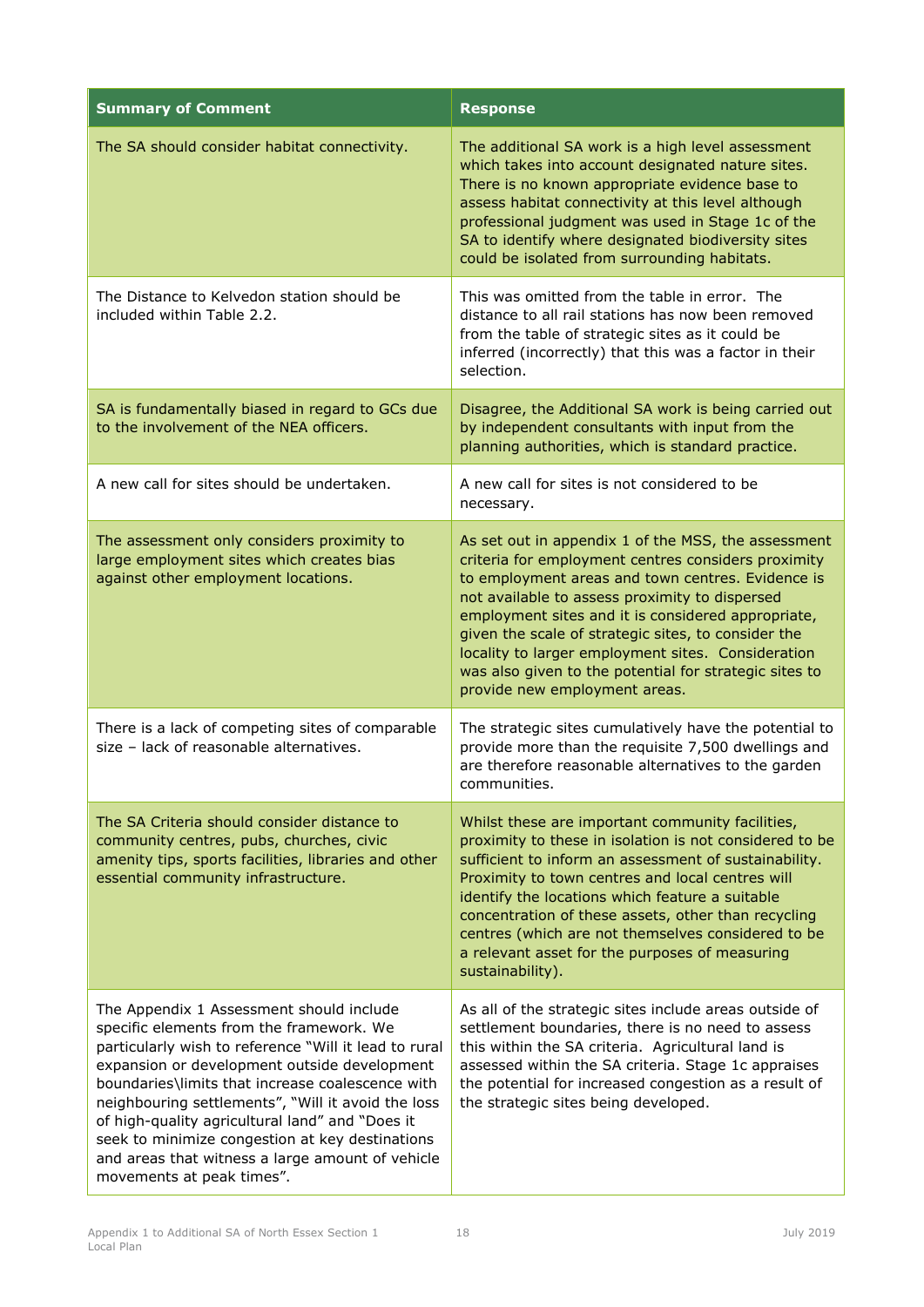| <b>Summary of Comment</b>                                                                                                                                                                                                                                                                                                                                                                                                                                                                                          | <b>Response</b>                                                                                                                                                                                                                                                                                                                                                |
|--------------------------------------------------------------------------------------------------------------------------------------------------------------------------------------------------------------------------------------------------------------------------------------------------------------------------------------------------------------------------------------------------------------------------------------------------------------------------------------------------------------------|----------------------------------------------------------------------------------------------------------------------------------------------------------------------------------------------------------------------------------------------------------------------------------------------------------------------------------------------------------------|
| Existing traffic congestion should be a major<br>factor but is not part of the assessment.<br>Therefore ignoring relevant sections of the new<br>NPPF. Can an explanation be given as to why the<br>SA has ignored the NPPF?                                                                                                                                                                                                                                                                                       | SA objectives 7 and 8 relate to transport /<br>congestion / accessibility issues. The strategic sites<br>and spatial strategy alternatives have been assessed<br>against these topics.                                                                                                                                                                         |
| The assessment criteria should include the<br>following elements from the framework. "To<br>ensure and improve the vitality and viability of<br>town centres", "To achieve a prosperous and<br>sustainable economy that creates new jobs,<br>improves the vitality and viability of centres and<br>captures the economic benefits of international<br>gateways" (such as Harwich International Port)<br>and "To achieve more sustainable travel<br>behaviour, reduce the need to travel and reduce<br>congestion". | The linkage from the SA criteria to the SA<br>Framework is set out in appendix 1 of the MSS and<br>all of these SA objectives have relevant SA criteria.                                                                                                                                                                                                       |
| The SA refers to a 'strategic framework'. Can it<br>be made clear what this framework is?                                                                                                                                                                                                                                                                                                                                                                                                                          | This refers to the SA framework, which is set out in<br>the MSS and Additional SA report.                                                                                                                                                                                                                                                                      |
| The SA lists existing town centres but there are<br>significant admissions. For example, the<br>Northern Gateway                                                                                                                                                                                                                                                                                                                                                                                                   | As set out in Appendix 1, the town centres are based<br>on the Section 2 settlement hierarchy policies. The<br>Northern Gateway is not defined as a town centre.                                                                                                                                                                                               |
| North Essex struggles for employment<br>opportunities and the SA does not address this<br>key issue. Existing employment infrastructure<br>(which should form part of the original<br>framework and be a factor determining<br>proportionate growth) such as Harwich<br>International Port or the "Sunshine" coast<br>tourism industry are omitted. We suspect that<br>this is due to a lack of local knowledge                                                                                                    | Employment sites are included in the assessment as<br>set out in the MSS.                                                                                                                                                                                                                                                                                      |
| Connection to road and rail links should be<br>included as part of the SA criteria.                                                                                                                                                                                                                                                                                                                                                                                                                                | The SA Criteria consider proximity to railway<br>stations. Details of connection to the public highway<br>are more appropriately assessed at the scale of<br>individual planning applications however the<br>implications of each strategic site on the highway<br>network will be assessed in accordance with SA<br>objectives 7 and 8 as set out in the MSS. |
| SA should have a risk assessment                                                                                                                                                                                                                                                                                                                                                                                                                                                                                   | The SA includes uncertainty in relation to some<br>effects to account for situations where it has not<br>been possible to be definitive in coming to<br>conclusions.                                                                                                                                                                                           |
| Linkage of assessment criteria to the SA<br>Framework - Proximity to heritage assets,<br>wildlife sites and woodland is likely to improve<br>health. Numerous studies and surveys have<br>shown that cultural heritage and access to the<br>countryside benefit health.                                                                                                                                                                                                                                            | Accepted that some indirect benefits may accrue but<br>it is not considered necessary to amend the<br>assessment approach to account for this.                                                                                                                                                                                                                 |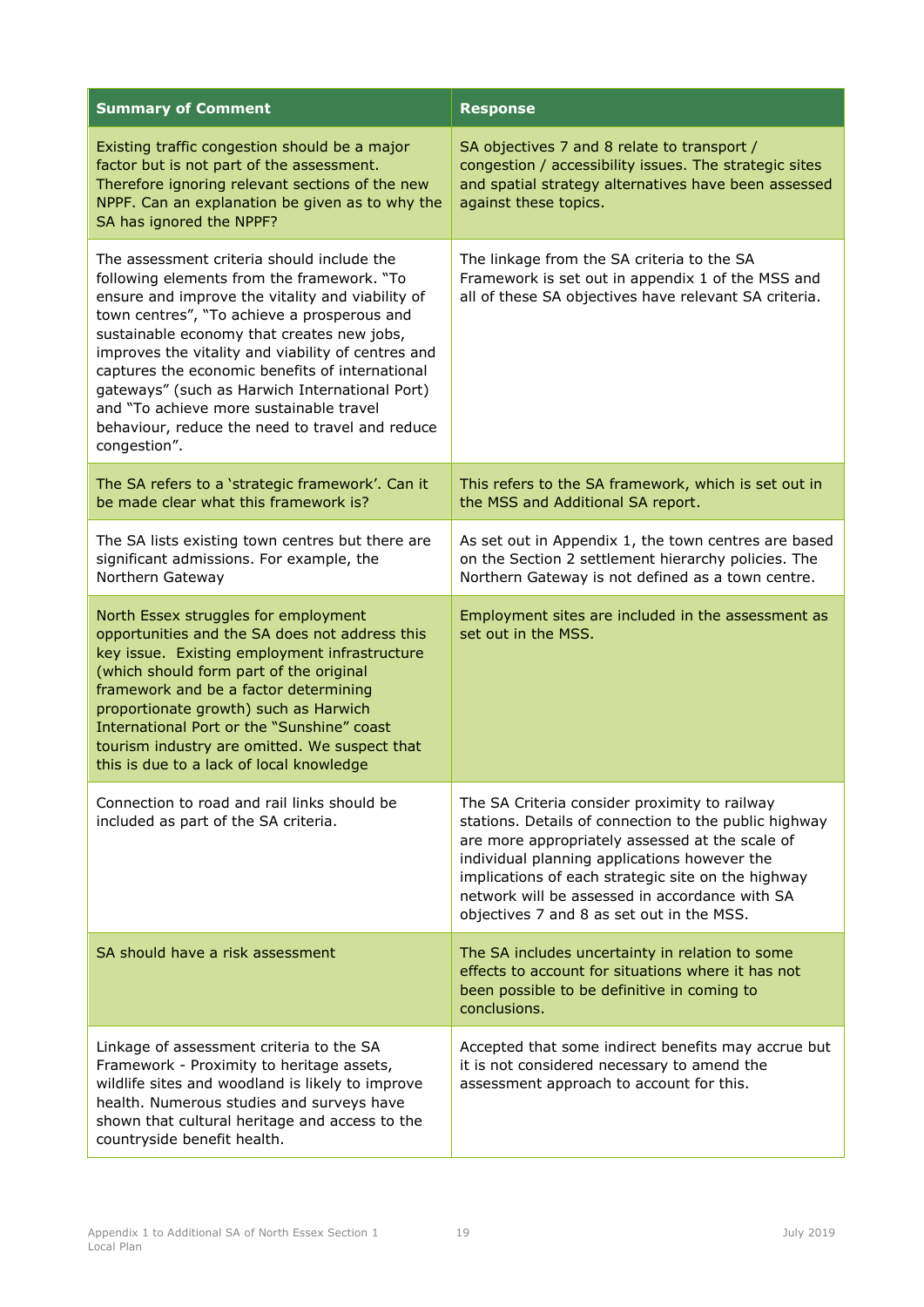| <b>Summary of Comment</b>                                                                                                                                                                               | <b>Response</b>                                                                                                                                                                                                                                                                                                                                                                                                             |
|---------------------------------------------------------------------------------------------------------------------------------------------------------------------------------------------------------|-----------------------------------------------------------------------------------------------------------------------------------------------------------------------------------------------------------------------------------------------------------------------------------------------------------------------------------------------------------------------------------------------------------------------------|
| Updated list of relevant plans and programmes<br>should be provided.                                                                                                                                    | The baseline and policy context work in the original<br>SA are judged to continue to form an appropriate<br>basis for identifying the key sustainability issues<br>facing the Plan area, as reflected in the framework of<br>SA objectives.                                                                                                                                                                                 |
| Should provide an updated baseline against<br>which to assess the Plan's proposals.                                                                                                                     | It is not considered necessary to carry out a full<br>update of the baseline information in the original SA.<br>The original baseline is judged to continue to provide<br>an adequate basis for identifying the key<br>sustainability issues facing the Plan area. Key<br>elements of baseline information necessary to apply<br>the appraisal methodology have been updated and<br>are mapped in the Additional SA report. |
| Expect non-designated assets to be included.                                                                                                                                                            | The environmental assets included are judged<br>appropriate to appraisal of a strategic plan.                                                                                                                                                                                                                                                                                                                               |
| Neighbourhood plan landscape assessment<br>submitted to aid LUC.                                                                                                                                        | Noted, however the assessment utilises landscape<br>assessment work provided by the NEAs which<br>provides a consistent basis to assess each of the<br>strategic sites.                                                                                                                                                                                                                                                     |
| All sites will create urban sprawl if taken<br>together.                                                                                                                                                | The comment seems to assume all strategic sites will<br>come forward for development which is not<br>anticipated to be the case.                                                                                                                                                                                                                                                                                            |
| Need to look at the south of England as a whole.                                                                                                                                                        | The Section 1 plan is itself a strategic plan spanning<br>three local planning authorities which mostly fall into<br>the same housing market and therefore form a<br>cohesive area to be strategically planned for.                                                                                                                                                                                                         |
| Would expect some consistency of approach<br>between the SA for Uttlesford and the NEA<br>Section 1 plan given the cross border new town<br>east of Braintree.                                          | The SA outputs in relation to the Uttlesford Local<br>Plan have been reviewed and taken into account if<br>appropriate.                                                                                                                                                                                                                                                                                                     |
| SA work is clear and comprehensive.<br>Will engage with NEA if alternative spatial<br>strategy affects Chelmsford.                                                                                      | Noted                                                                                                                                                                                                                                                                                                                                                                                                                       |
| Needed to be notified of the additional<br>consultation - concerned other stakeholders<br>may not have known about consultation.                                                                        | The NEAs contacted all persons who attended the<br>Section 1 local plan examination.                                                                                                                                                                                                                                                                                                                                        |
| Part of the Andrewsfield Airfield has been<br>registered as an asset of community value and<br>this should be reflected in the Additional SA<br>Work. It is also historically important.                | The SA takes account of the presence of Andrews<br>Airfield, however it is considered that any detailed<br>noise assessment to inform the SA is more<br>appropriately carried out as part of the planning<br>application process.                                                                                                                                                                                           |
| Consideration should be given to providing<br>development in locations where there is a lack of<br>infrastructure, for example secondary schools -<br>thus providing facilities for existing residents. | Paragraph 2.24 of the MSS sets out the criteria used<br>to select the strategic sites assessed within the<br>Additional SA Work.                                                                                                                                                                                                                                                                                            |